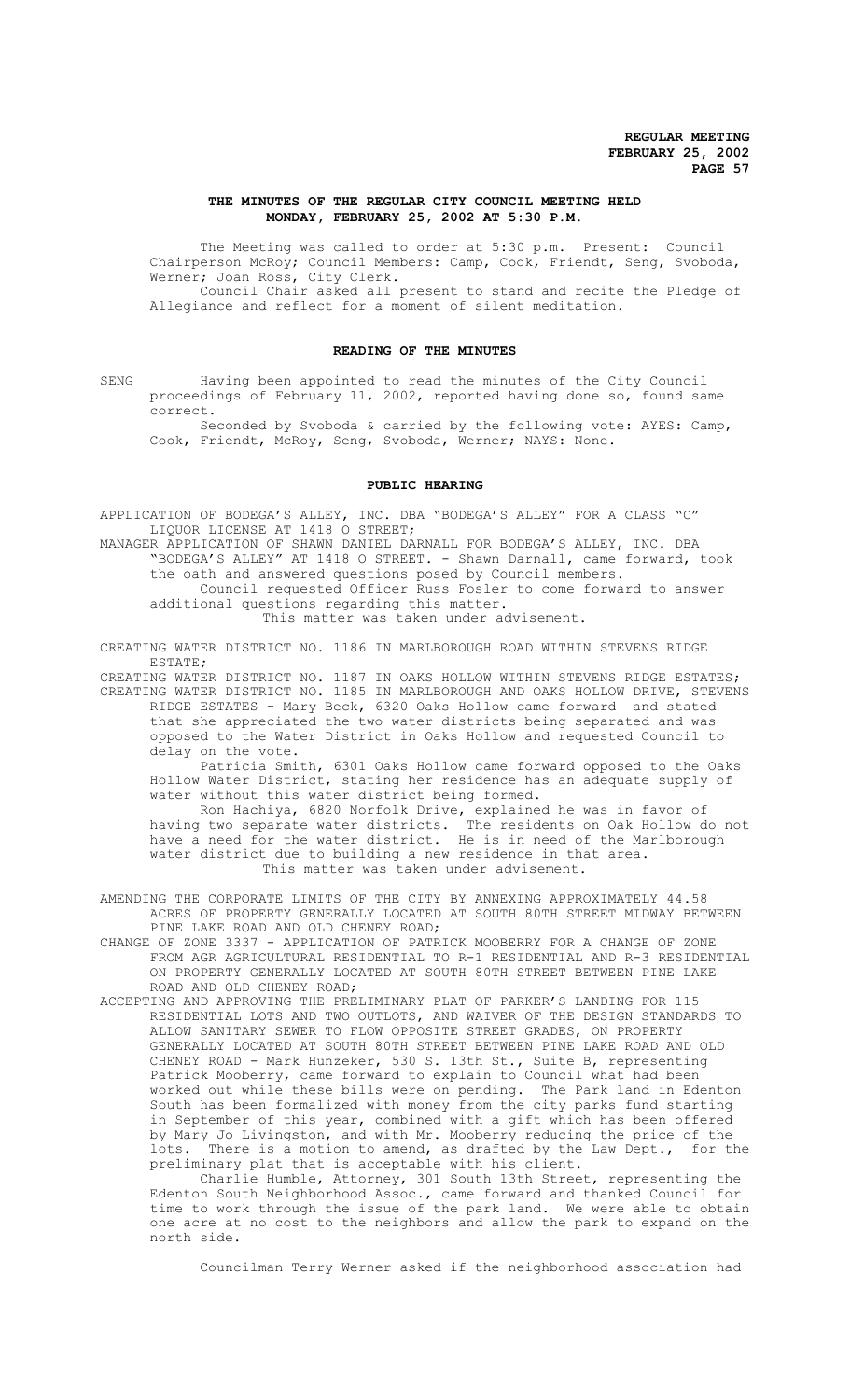considered putting any money into this project.

Mr. Humble replied that there was no contiguous land available to the site at a reasonable price. However the gift by Mary Jo Livingston and Mr. Mooberry's concession on land has made it available.

Lynn Johnson, Director of Parks and Recreation, showed a map that identified the park of 4 acres. Mr. Johnson appreciated everyone's time for the two meetings and felt there were good results.

Councilman Jon Camp suggested that in the future the City may need approach the preservation of park land as each new development comes along.

Bevan Alvey, 8000 Dougan Street, speaking on behalf of the neighborhood association. He submitted excerpts from the comprehensive plan and sub-area plan for Council members. He explained that the Pine Lake Association hired Olsson & Associates to do a traffic study and the results demonstrate that minimally when the stub road is opened up it will increase the traffic down Dougan and over the dam road by 170,000 more cars using the road. It also highlights that this road is substandard due to narrow width, and no shoulders or curbs. He suggested a compromise, on the basis of the traffic study, when Ashbrook is put into place, the additional traffic will be reduced to 131 cars per day.

Eugene Alvey, 8000 Dougan Street, came forward to share his opinion regarding the traffic in their neighborhood and the safety issues for the children who use these roads.

Dave Shoemaker, 6241 Eastshore, came forward to express his opinion about the roads in Pine Lake, which he fears is unsafe to do the condition of the road and the additional traffic that can be imposed on it. He asked that Council consider keeping 80th Street closed until Ashbrook is open.

Mary Salstrom, 6600 Westshore Drive, came forward to explain that many elderly people use the roads in this area due to health conditions and that the doctors have recommended walking as good exercise for them. She is concerned about the potential of additional traffic.

Steve Flanders, 6420 Eastshore, Trustee for SID #2, came forward to express his concerns about the additional traffic that will be put upon the roads when the housing construction starts. He answered questions posed by Council members.

Dub Salstrom, 6600 Westshore Drive, came forward expressing his concern about the buses on the road in the Pine Lake area. He is in favor of having 84th Street open before anything else happens in their area.

Mike Jeffries, 6330 Eastshore Drive, came forward in agreement with the neighbors that had already testified and agreed that it would be best if the 80th Street stub road be kept closed.

 Teresa Atwood, 8001 Northshore Drive, came forward to explain that they raise horses in the Pine Lake Area. The horse trails run behind the homes and also cross the streets. She is in favor of having 84th Street open as soon as possible. She answered questions posed by Council members.

Council member Jon Camp asked when Pine Lake is annexed if the horses will be impacted by this situation.

Mrs. Atwood explained she thought there was a grandfather clause that would be in place regarding the horses in the Pine Lake area.

Ray Hill, Planning Dept. came forward to answer the question regarding when Pine Lake would be annexed. The Planning Staff is working with the association and neighbors and it is planned to have this area annexed this year, hopefully before August, 2002.

Bob Olson, 8001 Dougan Drive, came forward and expressed that the compromise to open Ashbrook and 84th would be a good solution to take the pressure off of the neighborhood. He expressed concern over the drainage problems in that area as well. He told the Council he was appreciative of the work that has been done on this project so far. encouraged them to put a stop sign on 80th.

Kent Seacrest, Attorney, Seacrest & Kalkowski, 1111 Lincoln Mall, Suite 350, representing the Pine Lake Home Owners Association, came forward and expressed his appreciation for the extra time to come up with a potential compromise for South 80th Street. He submitted a couple of motions for amendments. He also reported about the condition of the narrow dam road. We underestimated our own neighborhood trips in the calculations for the traffic. Mr. Seacrest answered questions posed by Council members regarding the time lines of when roads would be built. He stated he understood that the 84th Street is a given due to the Andermatt plan that had been passed just recently, in which it called for the widening of 84th street to four lanes.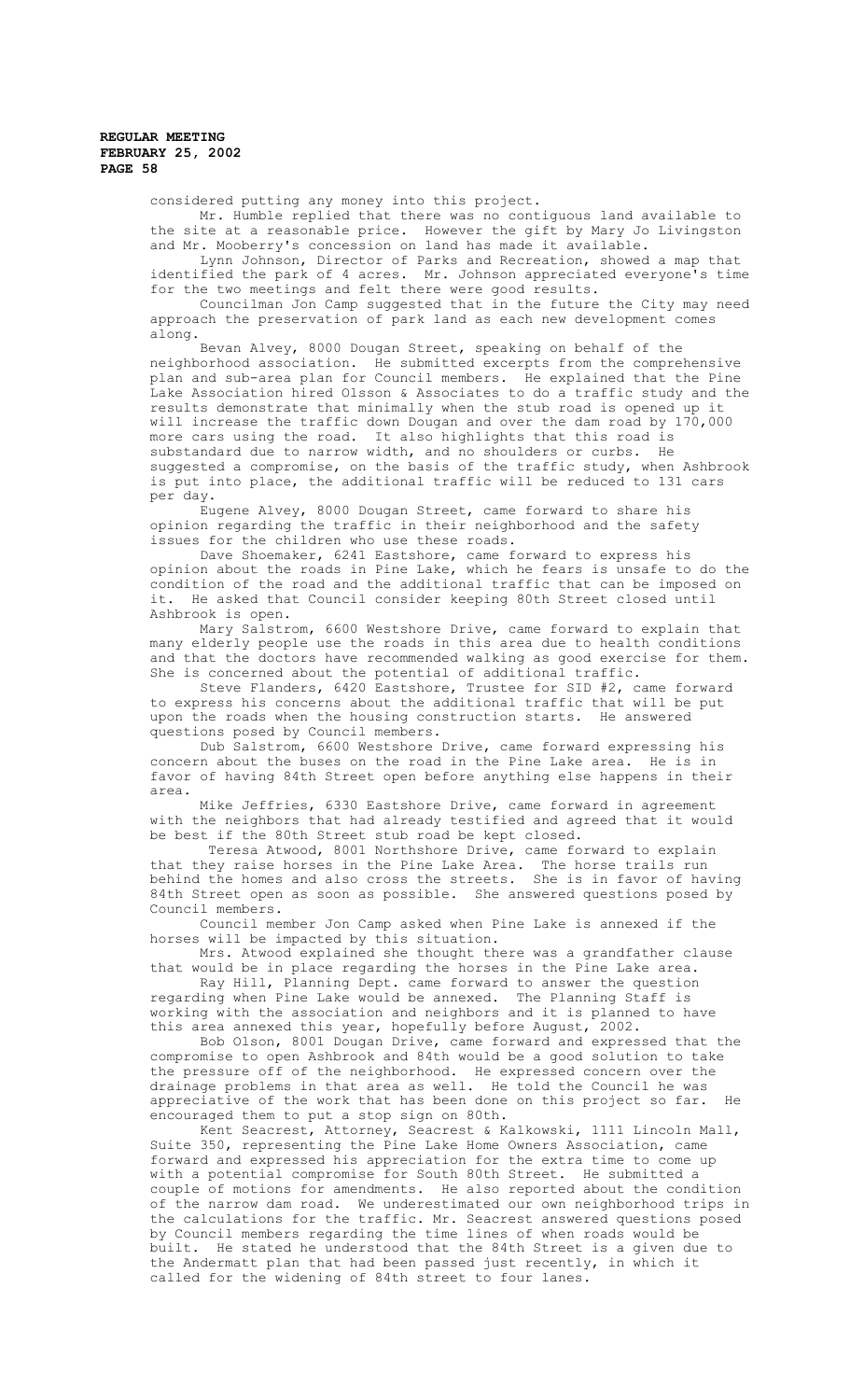Discussion followed among Council members. Dennis Bartels was called upon to come forward.

Dennis Bartels, Public Works Dept. reported if the city annexed Pine Lake area, the city would be responsible for improvements to the Dam Road for safety reason.

Dana Roper, City Attorney, came forward to indicate that if the City does annex the Pine Lake area, the road does become the City's property.

Councilman Svoboda questioned the time factor we were under as a safety issue and if we needed to do something sooner.

Mr. Bartels reported that there are not any specific plans as to when this would happen. It becomes our liability when it is annexed and then public works would consider a plan and funding.

Mr. Roper said a determination would have to be made by Public Works about the severity of the risk.

This matter was taken under advisement.

CHANGE OF ZONE 3354 - APPLICATION OF ANTELOPE PARK NEIGHBORHOOD ASSOCIATION FOR A CHANGE OF ZONE FROM R-4 RESIDENTIAL AND P PUBLIC USE TO R-2 RESIDENTIAL ON PROPERTY GENERALLY LOCATED AT SOUTH 30TH STREET AND CABLE AVENUE;

CHANGE OF ZONE 3349 - APPLICATION OF THE PLANNING DIRECTOR FOR A CHANGE OF ZONE FROM P PUBLIC USE TO R-4 RESIDENTIAL ON PROPERTY GENERALLY LOCATED AT 3023 ARLINGTON AVENUE, EASE OF THE INTERSECTION OF ARLINGTON AVENUE<br>AND JEFFERSON AVENUE - Jason Revnolds of the Planning Staff came - Jason Reynolds of the Planning Staff came forward to make remarks on behalf of the Planning Dept. The staff recommends denial of the Change of Zone 3354 due to the fact it will double the number of non-standard lots within the Change of Zone area and recommends approval of Change of Zone 3349.

Councilman Friendt asked how the two items came under the same time line.

Mr. Reynolds responded that one was delayed two weeks by Planning Commission action and the second item scheduled by City Attorneys so these two could be heard at the same time.

Kent Seacrest, Attorney, Seacrest & Kalkowski, 1111 Lincoln Mall, Suite 350, representing the Antelope Park Neighborhood Association, approximately 91 lots of which 2 are the developers lots. We are requesting that the neighborhood be re-zoned from P Public Use to R-2 Residential.

Councilman Friendt asked if the neighborhood supported what Urban Development wanted to do regarding building Habitat for Humanity House or a house being built by a high school as a project.

Mr. Seacrest said they were in favor of that and felt it would compliment the neighborhood.

Lisa Good, 3036 Franklin Street, spokesperson for the Antelope Park Neighborhood, came forward to voice favoritism for the R-2 zoning. Judy Troutman, Realtor, 1950 Jefferson Avenue, came forward in favor of the Change of Zoning to R-2.

Robert Blumstrom, 1826 Jefferson Avenue, stated he had lived fourteen years in this neighborhood and was in favor of the R-2 zoning. Doug Beals, 2829 Franklin Street, came forward and stated he was

opposed to what Silver Creek Developers plan to do in their neighborhood.

Katie Hejl, 1745 Jefferson, came forward in favor of the R-2 zoning.

Bobbie Allen, 2320 Sheridan Blvd., Vice President of Preservations Assoc. of Lincoln, came forward in support of the Change of Zone to R-2. Randy Stramel, 1122 New Hampshire Street, Architect, came forward

in support of the Change of Zone to R-2. Walt Radcliffe, 1701 So. 33rd Street, came forward also in support

of the zoning change to R-2. Bill Price, 1810 Jefferson Street, came forward in support of the R-2 zoning change.

Ruth Gerber, 1820 Memorial Drive, came forward in support of the R-2 zoning change and indicated she wanted to see this neighborhood keeps its park-like environment.

Mark Hunzeker, Attorney, 530 S. 13th St., Suite B, representing Silver Creek Investors, came forward questioning the procedure that has been outlined. He felt that he was entitled to speak as applicant due to the Change of Zone from P to R-4, and would like to reserve time for rebuttal.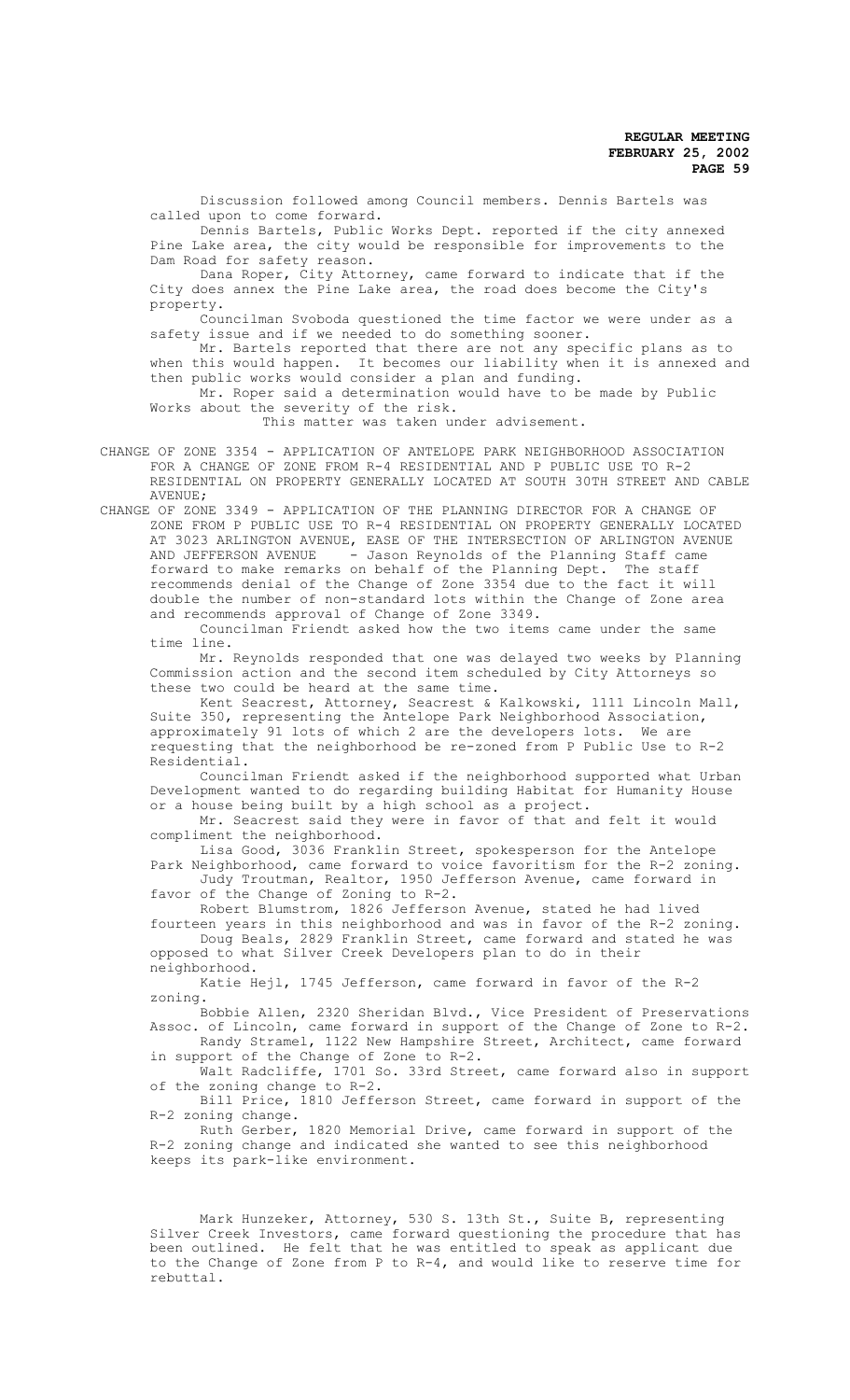Council Chair McRoy requested Dana Roper to clarify who the applicant was in this situation.

Dana Roper, City Attorney, came forward and stated the City was the applicant. He offered the opportunity for Mr. Hunzeker to have rebuttal.

Mr. Hunzeker described the set by set procedures that has happened to his client saying that the whole process was illegal. He suggested that this process is making it illegal for his client to use the property in the manner allowed by the R-4 District. Mr. Hunzeker referenced the Supreme Court case finding in Whitehead vs. City of Lincoln.

Councilman Jon Camp questioned the fact that the application was tripled in size by Planning Staff.

Jason Reynolds, Planning Staff indicated the application was filed on January 10 for the area shown on the map. The Planning Staff informed the applicant, the neighborhood assoc. that there needed to be a larger area shown in order for us to consider the possibility of recommending approval for it. It was concerning that it was too small<br>of an area to consider the effect throughout the neighborhood. On Jan. of an area to consider the effect throughout the neighborhood. 22nd, I faxed a letter to the former attorney of Silver Creek Investments, the applicant amended the application to include that larger area. The deadline for advertising to the newspaper what shortly thereafter, so we informed the neighborhood when they brought in the initial application that they needed to show more area and ideally bring

in the entire neighborhood, if indeed their goal was to change the zoning throughout the neighborhood.

Dana Roper, City Attorney came forward to affirm that the deadline was met by applicant for advertising and the notice to the public. Councilman Friendt asked how often we have applications like this with the modification.

Mr. Reynolds replied that it has happened before and that the exhibit shown by Mr. Hunzeker was from Building and Safety's software. They have a database system for tracking building permits. Bldg. and Safety indicated to Jason that the reason the application had not been processed, was they had no plans to review.

Mr. Hunzeker stated, I am suggesting to you that the reason they didn't have plans to review is that they were discouraged from making application because it was on hold.

Chairperson McRoy asked if Silver Creek had permits now? Mr. Hunzeker replied that they were still being denied on the other lot that is being zoned P.

Mr. Roper informed Council that a hold was placed by Chuck Zimmerman because it came to their attention that it was zoned P public use. There would have to be clarifications taken before they (Bldg. & Safety) could issue permits.

Councilman Camp asked Mr. Roper about what potential responsibility we may have it we do what is referred to as a "down zone".

Mr. Hunzeker explained the Whitehead Oil Case briefly.

Mr. Roper replied that it was not the same situation as Whitehead Oil in his judgment. We will be happy to defend whichever way you go and there is always going to be a risk.

Discussion was held among council members.

Councilman Camp asked Mr. Hunzeker if his client was building on the property and Mr. Hunzeker informed him that he was.

Mr. Reynolds of the Planning Staff came forward to give his rebuttal and answer additional questions asked by Council members.

Mr. Roper came forward to answer questions the Council members posed to him regarding Silver Creek's vestment in the property.

Kent Seacrest, Seacrest & Kalkowski, 1111 Lincoln Mall, Suite 350, came forward to give his rebuttal stating this neighborhood is 75 years old and for the large amount of showing with 88 people signing petitions it showed their support for this zoning change.

Councilman Svoboda asked if Mr. Hunzeker's client would still pursue R-2 zoning.

Mr. Seacrest stated they obviously felt the whole neighborhood should be similarly treated.

Marc Wullschlager, Director of Urban Development, came forward to answer questions, stating that their department offered to buy 2 lots and build 2 single family dwellings, such as Habitat for Humanity or a High School project with our Troubled Property Program.

Councilman Camp asked if these designs would fit in with the complexion of the neighborhood.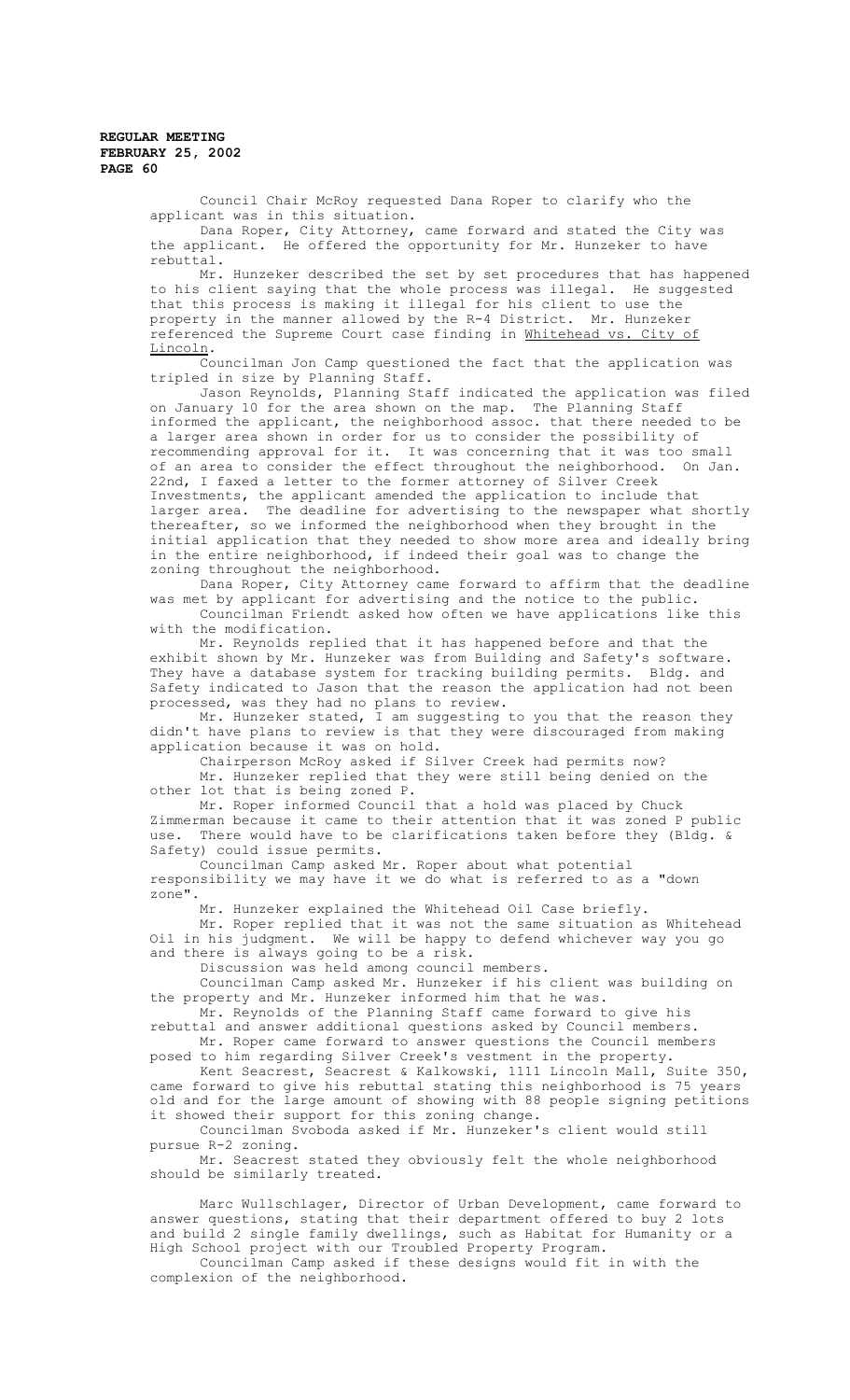Council Chair McRoy indicated she thought there was already a foundation in place on one of the lots in question.

 Mr. Wullschlager said they didn't want to purchase a foundation. Councilman Werner asked if the Urban Development proposal was still an option for Silver Creek Investors?

Mr. Wullschlager indicated the offer would still be on the table for the one lot on which no construction has started. He answered several more questions by council members. He said that he has talked to Silver Creek Investments three times and that Urban Development has looked at this property over a number of years.

Mr. Hunzeker came forward to give his rebuttal, stating his client was entitled to have the property zoned for residential use with a R-4 zoning. Mr. Hunzeker asked that other exhibits shown during this public testimony be submitted for the record.

Councilman Camp asked if Mr. Hunzeker's client could be contacted during the break to see if they would still entertain the offer by the Urban Development Department.

This matter was taken under advisement.

# **8:30 P.M. COUNCIL BREAK 8:52 P.M. COUNCIL RECONVENED**

APPROVING THE INTENT TO CREATE A BUSINESS IMPROVEMENT DISTRICT IN THE UNIVERSITY PLACE REDEVELOPMENT PROJECT AREA, GENERALLY LOCATED AT N. 48TH STREET FROM COLBY STREET TO THE HALF BLOCK NORTH OF ADAMS STREET, AND ST. PAUL AVE. FROM N. 47TH STREET TO N. 50TH STREET - Steve Guitar, Uni Place Business Improvement Board, came forward in support of this business improvement district.

This matter was taken under advisement.

ORDERING THE PAVING OF PAVING UNIT NO. 135 IN ORCHARD STREET FROM 40TH STREET TO 41ST STREET - Rosalind Carr, 1200 N. 37th Street, came forward to explain that she and her husband plan to build a new home on these two lots and would like to have paving up to their driveway.

Steven Burns, 1145 N. 41st Street, came forward in opposition to the paving unit. He did not feel he should have to pay for paving he did not want. He indicated the other neighbors were opposed to it as well.

Nicole Fleck-Tooze, Public Works, came forward to show a map of the area and explain how each property would be assessed accordingly.

Councilwoman Seng asked if perhaps some of these individuals might qualify for CDBG funding.

Councilman Cook informed Mr. Burns that the assessment is over a 20 year period.

Councilman Werner questioned how a paving unit instead of a district was determined.

Ms. Fleck-Tooze replied that it depends on the number of petitioners seeking the improvement.

This matter was taken under advisement.

#### **MISCELLANEOUS BUSINESS**

Bob VanValkenburg, 7921 Reno Rd., came forward to share his concerns over the recent loss of jobs in our community that has taken place in the last 60 days. He suggested that the Mayor and Council should be aware of this and be active with the Chamber of Commerce in pursuit of keeping jobs in Lincoln and contracting for more. On another subject he submitted to the record, the filing of creditors for State Title's bankruptcy petition. Councilwoman Seng suggested that the Mayor is in conversations with Goodyear and these are continuing. She also<br>listed other new jobs that are coming to the Lincoln area. Council listed other new jobs that are coming to the Lincoln area. Chair McRoy asked Mr. VanValkenburg if he has talked with the Mayor and suggested that he make an appointment to do so.

Glen Cekal, 1420 C Street, expressed his opinion about the quality of life in Lincoln and rules and regulations regarding owners of multiple family dwellings.

These matters were taken under advisement.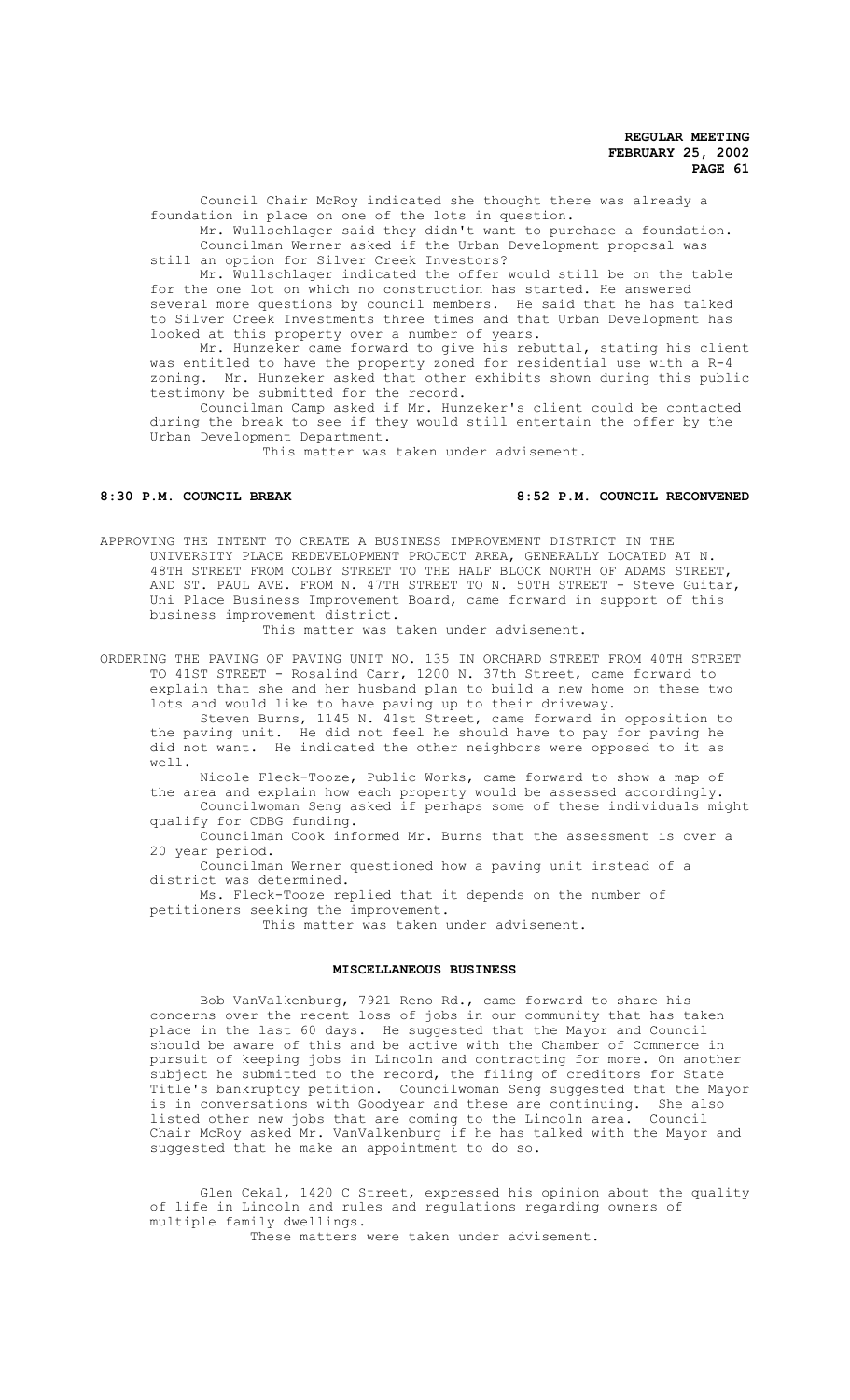**\*\* END OF PUBLIC HEARING \*\***

# **COUNCIL ACTION**

#### **LIQUOR RESOLUTIONS**

APPLICATION OF BODEGA'S ALLEY, INC. DBA "BODEGA'S ALLEY" FOR A CLASS "C" LIQUOR LICENSE AT 1418 O STREET - CLERK read the following resolution, introduced by Jon Camp, who moved its adoption for approval: A-81345 BE IT RESOLVED by the City Council of the City of Lincoln, Nebraska: That after hearing duly had as required by law, consideration of the facts of this application, the Nebraska Liquor Control Act, and the pertinent City ordinances, the City Council recommends that the application of Bodega's Alley, Inc. dba "Bodega's Alley" for a Class "C" liquor license at 1418 O Street, Lincoln, Nebraska, for the license period ending October 31, 2002, be approved with the condition that the

premise complies in every respect with all city and state regulations. The City Clerk is directed to transmit a copy of this resolution to the Nebraska Liquor Control Commission.

Introduced by Jon Camp Seconded by Svoboda & carried by the following vote: AYES: Camp, Cook, Friendt, McRoy, Svoboda, Werner; NAYS: Seng.

MANAGER APPLICATION OF SHAWN DANIEL DARNALL FOR BODEGA'S ALLEY, INC. DBA "BODEGA'S ALLEY" AT 1418 O STREET - CLERK read the following resolution, introduced by Jon Camp, who moved its adoption for approval:

A-81346 WHEREAS, Bodega's Alley, Inc. dba "Bodega's Alley" located at 1418 O Street, Lincoln, Nebraska has been approved for a Retail Class "C" liquor license, and now requests that Shawn Daniel Darnall be named manager;

WHEREAS, Shawn Daniel Darnall appears to be a fit and proper person to manage said business.

NOW, THEREFORE, BE IT RESOLVED by the City Council of the City of Lincoln, Nebraska:

That after hearing duly had as required by law, consideration of the facts of this application, the Nebraska Liquor Control Act, and the pertinent City ordinances, the City Council recommends that Shawn Daniel Darnall be approved as manager of this business for said licensee. The City Clerk is directed to transmit a copy of this resolution to the Nebraska Liquor Control Commission. Introduced by Jon Camp

Seconded by Svoboda & carried by the following vote: AYES: Camp, Cook, Friendt, McRoy, Svoboda, Werner; NAYS: Seng.

#### **ORDINANCES - 2ND READING**

- CREATING WATER DISTRICT NO. 1186 IN MARLBOROUGH ROAD WITHIN STEVENS RIDGE ESTATES - CLERK read an ordinance, introduced by Ken Svoboda, creating Water District No. 1186 in Marlborough Road within Stevens Ridge Estates, the second time.
- CREATING WATER DISTRICT NO. 1187 IN OAKS HOLLOW WITHIN STEVENS RIDGE ESTATES CLERK Read an ordinance, introduced by Ken Svoboda, creating a Water District No. 1187 in Oaks Hollow within Stevens Ridge Estates, the second time.
- CREATING WATER DISTRICT NO. 1185 IN MARLBOROUGH AND OAKS HOLLOW DRIVE, STEVENS RIDGE ESTATES - CLERK read an ordinance, introduced by Ken Svoboda, creating Water District No. 1185 in Marlborough and Oaks Hollow Drive, Stevens Ridge Estates, the second time.

#### **RESOLUTIONS**

ACCEPTING AND APPROVING THE PRELIMINARY PLAT OF PARKER'S LANDING FOR 115 RESIDENTIAL LOTS AND TWO OUTLOTS, AND WAIVER OF THE DESIGN STANDARDS TO ALLOW SANITARY SEWER TO FLOW OPPOSITE STREET GRADES, ON PROPERTY GENERALLY LOCATED AT SOUTH 80TH STREET BETWEEN PINE LAKE ROAD AND OLD CHENEY ROAD - PRIOR to reading: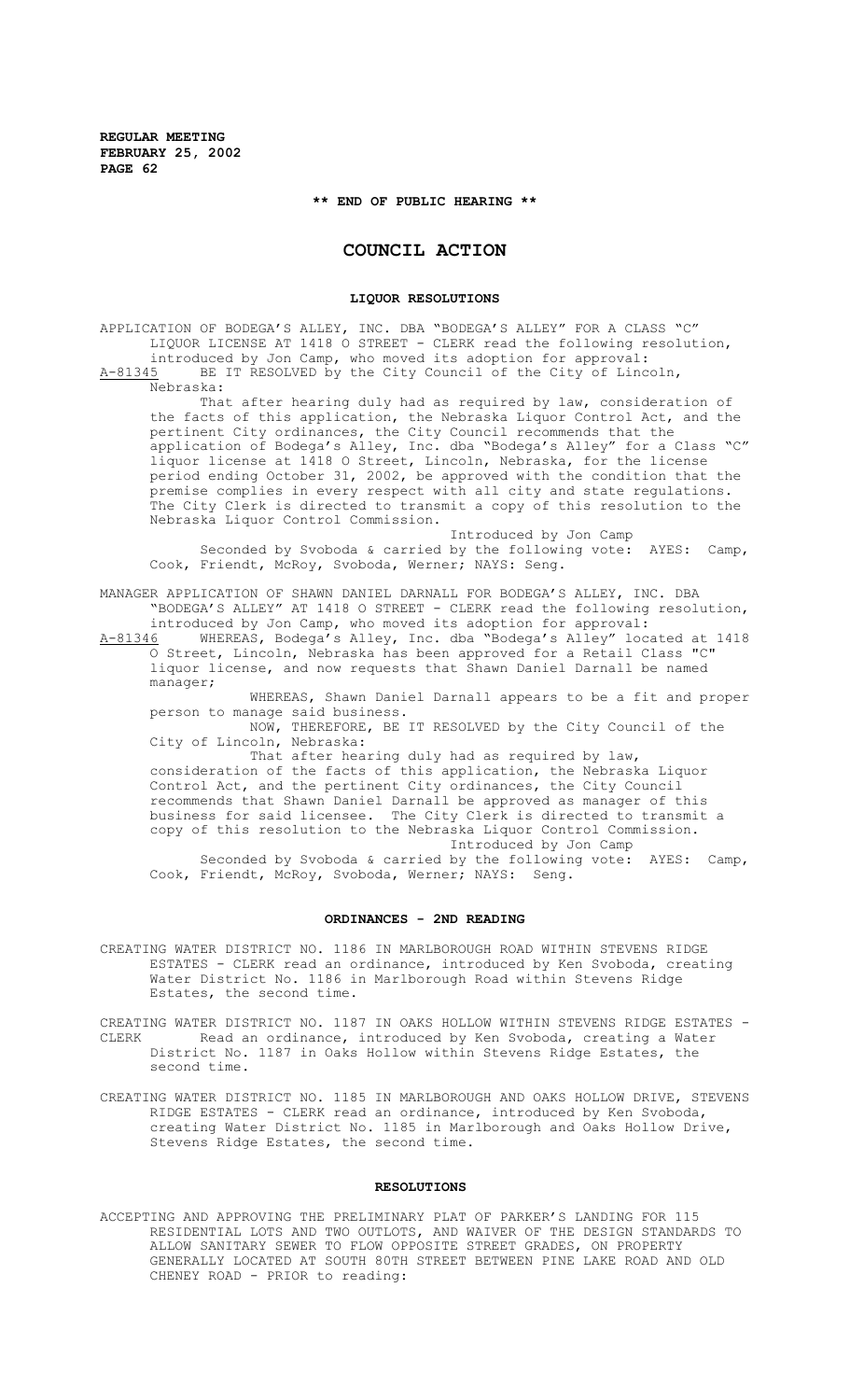| COOK            |                                                                                                                                                |              | Moved to amend Bill No. 02R-4 to read as follows:                                                                                                 |
|-----------------|------------------------------------------------------------------------------------------------------------------------------------------------|--------------|---------------------------------------------------------------------------------------------------------------------------------------------------|
|                 |                                                                                                                                                |              | The roadway portion of S. 80th Street from Nob Hill Road to the south                                                                             |
|                 |                                                                                                                                                |              | boundary line of the preliminary Plat will be barricade and not open for                                                                          |
|                 |                                                                                                                                                |              | public motor vehicle traffic prior to the completion and opening of (i)                                                                           |
|                 |                                                                                                                                                |              | the widening to four (4) through lanes of S. 84 Street from Old Cheney<br>Road to Highway 2 and (ii) the extension of Ashbrook Drive to Highway 2 |
|                 |                                                                                                                                                |              | at the intersection of Pine Lake Road (west leg) and Highway 2 near S.                                                                            |
| PRIOR<br>WERNER |                                                                                                                                                | 75th Street. | Seconded by Seng & carried by the following vote: AYES: Camp,<br>Cook, Friendt, McRoy, Senq, Werner; NAYS: Svoboda.                               |
|                 |                                                                                                                                                | to reading:  |                                                                                                                                                   |
|                 |                                                                                                                                                | manner:      | Moved to amend Exhibit "A" of Bill No. 02R-4 in the following                                                                                     |
|                 | 1.                                                                                                                                             |              | Amend site specific condition 1.1.2 of Exhibit "A" attached to<br>Bill No. 02R4 to read as follows:                                               |
|                 |                                                                                                                                                |              | 1.1.2 Add a note indicating that the City is not held responsible                                                                                 |
|                 |                                                                                                                                                |              | for any development costs associated with this subdivision                                                                                        |
|                 |                                                                                                                                                |              | except as follows:<br>The City agrees, subject to approval of future funding<br>(a)                                                               |
|                 |                                                                                                                                                |              | by the City Council through its normal capital                                                                                                    |
|                 |                                                                                                                                                |              | improvement project and budgeting procedures in fiscal                                                                                            |
|                 |                                                                                                                                                |              | year 2002/2003, to reimburse the developer Patrick<br>Mooberry for one-half of the cost to construct street                                       |
|                 |                                                                                                                                                |              | and sidewalk improvements for Ashbrook Drive abutting                                                                                             |
|                 |                                                                                                                                                |              | the west side of Edenton South Phares Park designated                                                                                             |
|                 |                                                                                                                                                |              | as proposed Outlot "B", Block 3, on the preliminary                                                                                               |
|                 |                                                                                                                                                |              | plat of Parker's Landing; and<br>The City agrees to purchase and plant the required<br>(b)                                                        |
|                 |                                                                                                                                                |              | street trees along Ashbrook Drive abutting Outlot "B"                                                                                             |
|                 |                                                                                                                                                |              | at City's own costs and expense.                                                                                                                  |
|                 | 2.                                                                                                                                             | 3.2          | Amend general condition 3.2 of Exhibit "A" to read as follows:<br>An agreement is signed between the City and the Developer                       |
|                 |                                                                                                                                                |              | Patrick Mooberry indicating providing that the City is not                                                                                        |
|                 |                                                                                                                                                |              | responsible for any development costs associated with this                                                                                        |
|                 |                                                                                                                                                |              | subdivision except as follows:                                                                                                                    |
|                 |                                                                                                                                                | (a)          | The City agrees, subject to approval of future funding by<br>the City Council through its normal capital improvement                              |
|                 |                                                                                                                                                |              | project and budgeting procedures in fiscal year 2002/2003,                                                                                        |
|                 |                                                                                                                                                |              | to reimburse the developer Patrick Mooberry for one-half of                                                                                       |
|                 |                                                                                                                                                |              | the cost to construct street and sidewalk improvements for<br>Ashbrook Drive abutting the west side of Edenton South                              |
|                 |                                                                                                                                                |              | Phares Park designated as proposed Outlot "B", Block 3, on                                                                                        |
|                 |                                                                                                                                                |              | the preliminary plat of Parker's Landing; and                                                                                                     |
|                 |                                                                                                                                                | (b)          | The City agrees to purchase and plant the required street                                                                                         |
|                 |                                                                                                                                                |              | trees along Ashbrook Drive abutting Outlot "B" at City's own<br>cost and expense.                                                                 |
|                 |                                                                                                                                                |              | Seconded by Seng & carried by the following vote: AYES: Camp,                                                                                     |
|                 |                                                                                                                                                |              | Cook, Friendt, McRoy, Seng, Svoboda, Werner; NAYS: None.                                                                                          |
| CLERK           |                                                                                                                                                | adoption:    | Read a resolution, introduced by Jonathan Cook, who moved its                                                                                     |
| A-81347         |                                                                                                                                                |              | WHEREAS, Patrick Mooberry has submitted the preliminary plat of                                                                                   |
|                 |                                                                                                                                                |              | PARKER'S LANDING for acceptance and approval; and                                                                                                 |
|                 |                                                                                                                                                |              | WHEREAS, the Lincoln City - Lancaster County Planning Commission                                                                                  |
|                 | has reviewed said preliminary plat and made recommendations as contained<br>in the letter dated December 14, 2001, which is attached hereto as |              |                                                                                                                                                   |
|                 |                                                                                                                                                | Exhibit "A". |                                                                                                                                                   |
|                 |                                                                                                                                                |              | NOW, THEREFORE, BE IT RESOLVED by the City Council of the City of                                                                                 |
|                 | Lincoln, Nebraska:<br>That the preliminary plat of PARKER'S LANDING, located at S. 80th                                                        |              |                                                                                                                                                   |
|                 | Street midway between Pine Lake Road and Old Cheney Road as submitted by                                                                       |              |                                                                                                                                                   |
|                 | Patrick Mooberry is hereby accepted and approved, subject to the terms                                                                         |              |                                                                                                                                                   |
|                 |                                                                                                                                                |              | and conditions set forth in Exhibit "A", which is attached hereto and                                                                             |
|                 |                                                                                                                                                |              | made a part of this resolution as though fully set forth verbatim.<br>BE IT FURTHER RESOLVED that the City Council finds that the tract           |

BE IT FURTHER RESOLVED that the City Council finds that the tract to be subdivided is surrounded by such development or unusual conditions that strict application of the subdivision requirements would result in actual difficulties or substantial hardship and the following modifications to the subdivision requirements are therefore approved:

The Sanitary Sewer Design Standard relating to the flow of a sanitary sewer is waived to allow the sanitary sewer to flow opposite street grades on this property.

The roadway portion of S. 80th Street from Nob Hill Road to the south boundary line of the preliminary Plat will be barricade and not open for public motor vehicle traffic prior to the completion and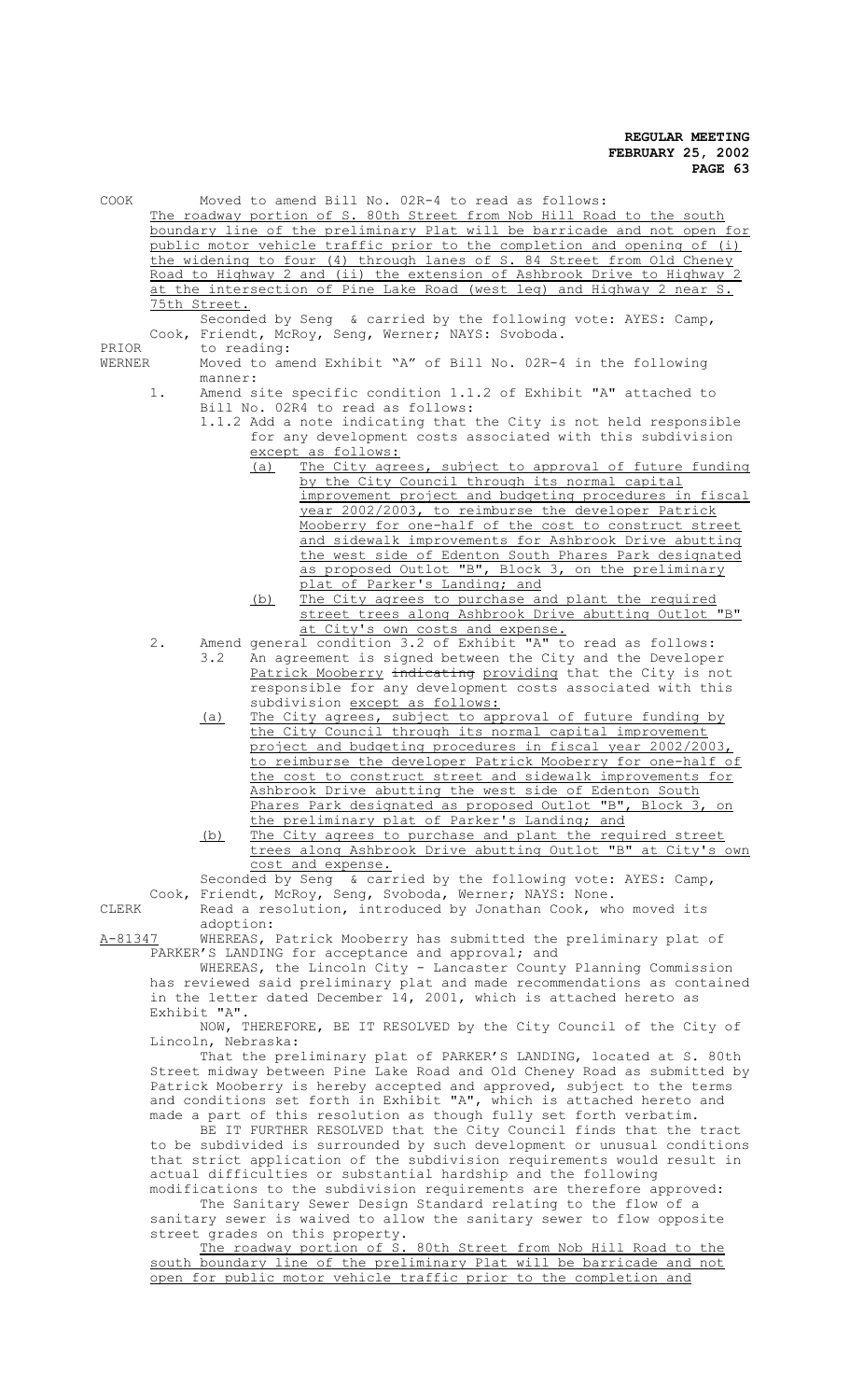opening of (i) the widening to four (4) through lanes of S. 84 Street from Old Cheney Road to Highway 2 and (ii) the extension of Ashbrook Drive to Highway 2 at the intersection of Pine Lake Road (west leg) and Highway 2 near S. 75th Street.

Introduced by Jonathan Cook Seconded by Seng & carried by the following vote: AYES: Camp, Cook, Friendt, McRoy, Seng, Svoboda, Werner; NAYS: None.

APPLICATION OF ARTHRITIS FOUNDATION AT 7101 NEWPORT AVE., OMAHA, NE, TO CONDUCT A RAFFLE WITHIN THE CITY OF LINCOLN FROM FEBRUARY 28, 2002 THROUGH APRIL 4, 2002 - CLERK read a resolution, introduced by Terry Werner, who moved its adoption:<br>A-81348 WHEREAS, Arthritis Founda

WHEREAS, Arthritis Foundation, Nebraska Chapter, has made application for a permit to conduct a raffle in the City of Lincoln pursuant to Chapter 9.32 of the Lincoln Municipal Code; and

WHEREAS, said application complies with all of the requirements of Section 9.32.030 of the Lincoln Municipal Code.

NOW, THEREFORE, BE IT RESOLVED by the City Council of the City of Lincoln, Nebraska:

That, after public hearing duly had as required by Section 9.32.050 of the Lincoln Municipal Code, the City Council does hereby grant a permit to Arthritis Foundation, Nebraska Chapter to conduct a raffle in the City of Lincoln in accordance with the application filed by Mary Ann Arnolde. The City Clerk is directed to issue a permit upon the payment by the applicant of the required fee, said permit to be valid only for the specific lotteries described in said application and only for a period of one year from the date of approval of this resolution. Said permit shall be subject to all of the conditions and requirements of Chapter 9.32 of the Lincoln Municipal Code.

BE IT FURTHER RESOLVED that pursuant to Section 9.32.080 of the Lincoln Municipal Code, a tax of 5% is imposed upon the gross proceeds received from the sale of raffle chances or tickets within the City of Lincoln, which tax shall be due no later than sixty (60) days after the conclusion of each raffle to be conducted hereunder, and if unpaid at that time, shall thereafter be delinquent.

Introduced by Terry Werner Seconded by Svoboda & carried by the following vote: AYES: Camp, Cook, Friendt, McRoy, Seng, Svoboda, Werner; NAYS: None.

APPROVING THE INTENT TO CREATE A BUSINESS IMPROVEMENT DISTRICT IN THE UNIVERSITY PLACE REDEVELOPMENT PROJECT AREA, GENERALLY LOCATED AT N. 48TH STREET FROM COLBY STREET TO THE HALF BLOCK NORTH OF ADAMS STREET, AND ST. PAUL AVE. FROM N. 47TH STREET TO N. 50TH STREET - CLERK read a resolution, introduced by Terry Werner, who moved its adoption:

A-81349 A RESOLUTION OF INTENTION TO ESTABLISH A BUSINESS IMPROVEMENT DISTRICT FOR THE PROVISION OF MAINTENANCE OF CERTAIN PUBLIC FACILITIES AND IMPROVEMENTS IN THE AREA OF NORTH 48TH STREET FROM COLBY STREET ON THE SOUTH TO THE HALF BLOCK NORTH OF ADAMS STREET ON THE NORTH AND ST. PAUL AVENUE FROM NORTH 47TH TO NORTH 50TH STREETS. BE IT RESOLVED by the City Council of the City of Lincoln,

Nebraska:

Pursuant to the provisions of the Business Improvement District Act, <u>Neb. Rev. Stat.</u> § 19-4015 et seq. (Reissue 1997), and based upon the recommendations received from the duly appointed Business Area Improvement Board and the Lincoln-Lancaster County Planning Commission, the City Council of the City of Lincoln hereby declares its intention to create a business improvement district for the purpose of providing maintenance of certain public facilities and improvements in a portion of the area as hereinafter more specifically described.

BE IT FURTHER RESOLVED that in accordance with the provisions of<br>Rev. Stat. § 19-4024 (Reissue 1997) the following information is Neb. Rev. Stat. § 19-4024 (Reissue 1997) the following information is provided regarding the creation of such business improvement district: 1. DESCRIPTION OF BOUNDARIES:

The boundaries of the proposed Business Improvement District shall generally extend along North 48th Street from Colby Street on the south to the half block north of Adams Street on the north and St. Paul Avenue from the east curb of North 47th Street to the west curb of North 50th Street. Said boundaries and the property included therein are all more specifically shown on the map which is attached hereto, marked as Attachment A, and made a part hereof by reference.

2. TIME AND PLACE OF HEARING ON CREATION OF DISTRICT. The time and place of the hearing to be held by the City Council of the City of Lincoln to consider the establishment of such business improvement district shall be on March 25, 2002, at the hour of 5:30 p.m., or as soon thereafter as possible, in the City Council Chambers, first floor, County-City Building, 555 South 10th Street, Lincoln, Nebraska 68508.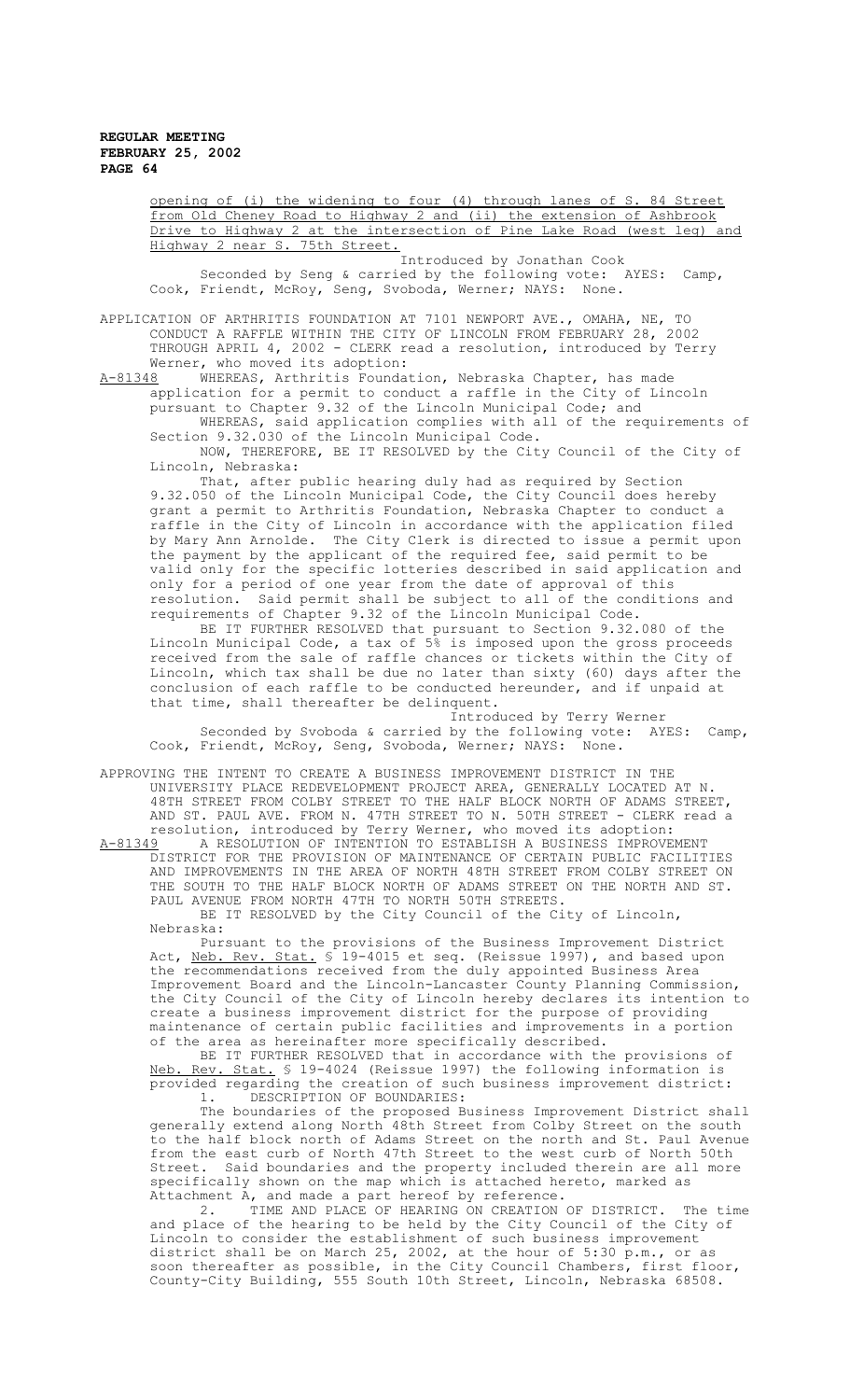3. WORK TO BE PERFORMED WITHIN THE DISTRICT. The work to be performed within the proposed improvement district shall include:

- a. Litter and refuse removal from sidewalks, planting areas, and beautification areas within the public right-of-way.
- b. Care and maintenance, including replacement, of all landscaping, including watering, fertilizing, weeding, pruning, spraying, and removal and replacement of dead plantings.
- c. Maintenance (excluding repair) of sidewalks, benches, planters, and trash receptacles.
- d. General maintenance of ornamental lighting including repair and repainting.<br>ESTIMATED COSTS.

4. ESTIMATED COSTS. The estimated total annual costs and expenses for the work proposed to be performed within the business improvement district is not to exceed \$8,625.00 for the first year.

5. METHOD OF RAISING REVENUE. It is recommended that, from and after the date of approval of the ordinance creating the proposed business improvement district, the costs and expenses for the work proposed to be performed within such business improvement district be levied as special assessments, fairly and equitably based upon the special benefits to the property within the district. Such special assessments shall be levied on a front foot basis and, for the first year of the life of said district, is proposed to not exceed \$1.25 per front foot.

Introduced by Terry Werner Seconded by Seng & carried by the following vote: AYES: Camp, Cook, Friendt, McRoy, Seng, Svoboda, Werner; NAYS: None.

ORDERING THE PAVING OF PAVING UNIT NO. 135 IN ORCHARD STREET FROM 40TH STREET TO 41ST STREET - PRIOR to reading:

SENG Moved to amend Bill 02R-3 in the following manner in Line 18 insert: provided, however, that such special assessment shall be paid out of CDBG Special Assessment Paving Program funds for property owners earning at or below 50% of the City's median income.

Seconded by Cook & carried by the following vote: AYES: Camp, Cook, Friendt, McRoy, Seng, Svoboda, Werner; NAYS: None. CLERK Read the following resolution, introduced by Terry Werner, who

moved its adoption:<br>A-81350 WHEREAS, the

WHEREAS, the City of Lincoln, Nebraska, is authorized under *Neb*. *Rev. Stat.* §18-2001, et seq., to pave a portion of a street otherwise paved so as to make one continuous paved street and to do so without petition or creating a street improvement district; and

WHEREAS, a portion of Orchard Street is unpaved and should be paved to make one such continuous paved street.

NOW, THEREFORE, BE IT RESOLVED by the City Council of the City of Lincoln Nebraska:

That Orchard Street from the east curb line of 40th Street to the west curb line of 41st Street is hereby designated as Paving Unit No. 135 and is hereby ordered paved.

The roadway to be paved shall be 27 feet in width; grading to be from lot line to lot line, and the cost of grading, curbing, guttering, and paving the same; including the cost of grading, curbing, guttering, and paving the intersections and returns, and the cost of grading the sidewalk space and relaying the sidewalks, and all expenses incidental to all of said improvements shall be assessed against the real estate benefitted, to-wit: Lots 7 thru 12, Block 12; Lots 1thru 6, Block 13, all located in Park Place Addition, all located in the Northwest Quarter of Section 20, Township 10 North, Range 7 East, of the Sixth Principal Meridian, in the City of Lincoln, Lancaster County Nebraska, the assessments against said property benefitted to be in proportion to the benefits, not exceeding the cost thereof ; provided, however, that such special assessment shall be paid out of CDBG Special Assessment Paving Program funds for property owners earning at or below 50% of the City's median income. In the event that easements or additional right-of-way must be acquired for the completion of this project, such property rights may be acquired by negotiation and purchase or by condemnation, if necessary, as provided by law.

BE IT FURTHER RESOLVED that, in the event that the actual bid price exceeds 25 percent over the preliminary cost estimate for the improvements, then such bid shall not be awarded until the Council has approved such bid by resolution.

Introduced by Terry Werner Seconded by Seng & carried by the following vote: AYES: Cook, McRoy, Seng, Svoboda, Werner; NAYS: Camp, Friendt.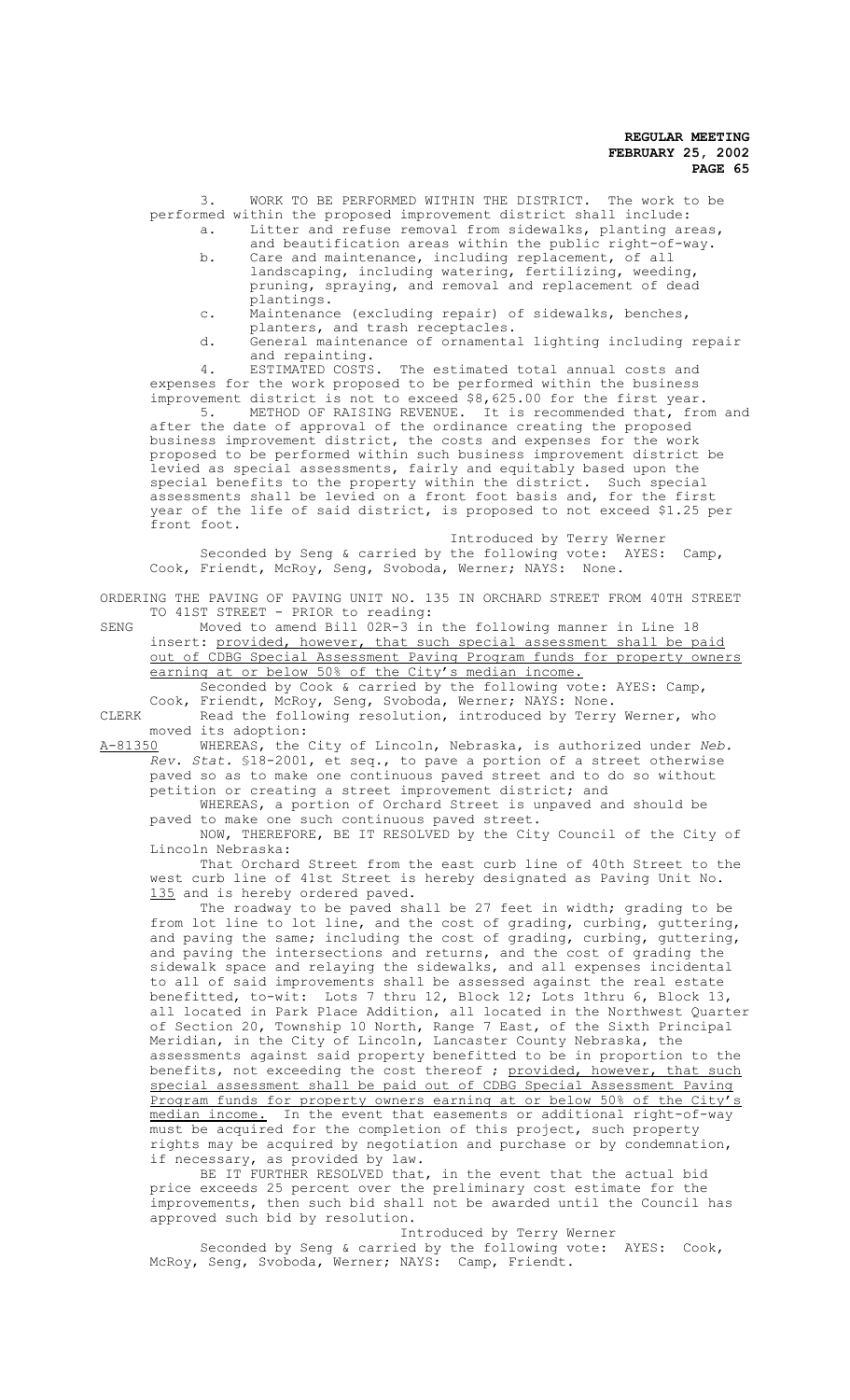STREET - CLERK read a resolution, introduced by Terry Werner, who moved its adoption:<br>A-81351 WHEREAS WHEREAS, the City Council of Lincoln, Nebraska, acting under Article VIII, Section 7, of the Home Rule Charter for said City, has created Sewer District No. 1176 through passage of Ordinance No. 17951 which sewer district is located in S.W. 40th Street and West "O" Street. WHEREAS, it is deemed necessary for the general health, welfare, and safety of the City of Lincoln, and more so for the health, welfare, and safety of the benefitted property included within Sewer District No. 1176 that said district be constructed. NOW, THEREFORE, BE IT RESOLVED by the City Council of the City of Lincoln, Nebraska, that Sewer District No. 1176 is hereby ordered constructed. Introduced by Terry Werner Seconded by Seng & carried by the following vote: AYES: Camp, Cook, Friendt, McRoy, Seng, Svoboda, Werner; NAYS: None. APPOINTING ROD ARMSTRONG TO THE GOVERNMENT ACCESS AND INFORMATION COMMITTEE FOR A TWO-YEAR TERM EXPIRING JANUARY 1, 2004 - CLERK read a resolution, introduced by Terry Werner, who moved its adoption: A-81352 BE IT RESOLVED by the City Council of the City of Lincoln, Nebraska: That the appointment of Rod Armstrong to the Government Access and Information Committee for a two-year term expiring January 1, 2004 is hereby approved. Introduced by Terry Werner Seconded by Seng & carried by the following vote: AYES: Camp, Cook, Friendt, McRoy, Seng, Svoboda, Werner; NAYS: None. APPOINTING JAMES O'HANLON TO THE GOVERNMENT ACCESS AND INFORMATION COMMITTEE FOR A TWO-YEAR TERM EXPIRING JANUARY 1, 2004 - CLERK read a resolution, introduced by Terry Werner, who moved its adoption: A-81353 BE IT RESOLVED by the City Council of the City of Lincoln, Nebraska: That the appointment of James O'Hanlon to the Government Access and Information Committee for a two-year term expiring January 1, 2004 is hereby approved. Introduced by Terry Werner Seconded by Seng & carried by the following vote: AYES: Camp, Cook, Friendt, McRoy, Seng, Svoboda, Werner; NAYS: None. ACCEPTING THE REPORT OF NEW AND PENDING CLAIMS AGAINST THE CITY AND APPROVING DISPOSITION OF CLAIMS SET FORTH THEREIN FOR THE PERIOD OF JANUARY 16 - 31, 2002 - PRIOR to reading: SENG Moved to delay action on the Claim of Christ Hollers until 03/04/02. Seconded by Werner & carried by the following vote: AYES: Camp, Cook, Friendt, McRoy, Seng, Svoboda, Werner; NAYS: None. CLERK Read a resolution, introduced by Terry Werner, who moved its adoption:<br>A-81354 BE BE IT RESOLVED by the City Council of the City of Lincoln, Nebraska: That the claims listed in the attached report, marked as Exhibit "A", dated February 1, 2002, of various new and pending tort claims filed against the City of Lincoln with the Office of the City Attorney or the Office of the City Clerk, as well as claims which have been disposed of, are hereby received as required by <u>Neb. Rev. Stat.</u> § 13-905 (Reissue 1997). The dispositions of claims by the Office of the City Attorney, as shown by the attached report, are hereby approved:<br>DENIED ALLOWED ALLOWED<br>\$ 427.96 Scott Gropp Michael Stuhmer  $\begin{array}{cccc} \text{6} & 427.96 & \text{Scott Group} & \text{$610.00} \\ \text{**Christ Hollers} & & & 193.50 \end{array}**$ ehris Hollers 193.50<br>Virginia Skipper 193.50 Virginia Skipper 15.00<br>Joan Bosecrans 1988 Joan Rosecrans<br>Realty Center Property Management 279.79 Realty Center Property Management 279.79<br>Leta Thompson 15,000.00 Leta Thompson

ORDERING SEWER DISTRICT NO. 1176 CONSTRUCTED IN S.W. 40TH STREET AND WEST O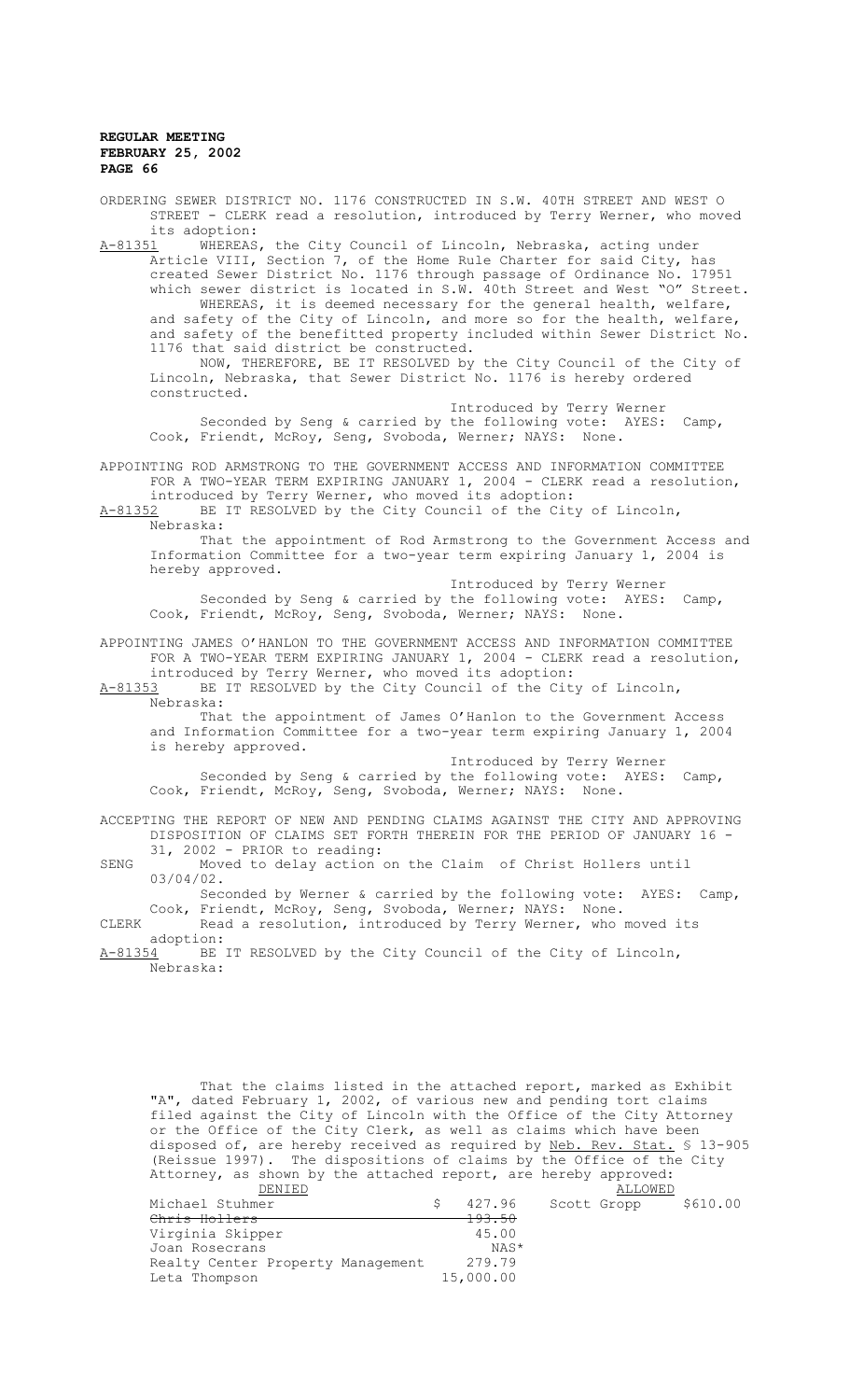\* No Amount Specified. The City Attorney is hereby directed to mail to the various claimants listed herein a copy of this resolution which shows the final disposition of their claim. Introduced by Terry Werner

Seconded by Seng & carried by the following vote: AYES: Camp, Cook, Friendt, McRoy, Seng, Svoboda, Werner; NAYS: None.

DIRECTING SUBMITTAL TO THE QUALIFIED ELECTORS OF THE CITY A PROPOSED CHARTER AMENDMENT TO ARTICLE IV, SECTION 7, TO ALLOW THE COUNCIL, BY ORDINANCE, TO CHANGE THE COMPENSATION OF COUNCIL MEMBERS AND TO PROVIDE THAT NO INCREASE IN COMPENSATION SHALL BECOME EFFECTIVE DURING THE COUNCIL TERM IN WHICH VOTED - PRIOR to reading:

- COOK Moved to place Bill No. 02R-20 on pending indefinitely. Seconded by Svoboda & carried by the following vote: AYES: Camp, Cook, Friendt, McRoy, Seng, Svoboda, Werner; NAYS:
- SETTING THE HEARING DATE OF MONDAY, MARCH 11, 2002 AT 1:30 P.M. FOR KONG LIQUOR INC. DBA CORNHUSKER BOTTLE SHOP FOR A CLASS D LIQUOR LICENSE LOCATED AT 2310 N. 1ST STREET, SUITE 3 - CLERK read a resolution, introduced by Terry Werner, who moved its adoption:

A-81355 BE IT RESOLVED by the City Council, of the City of Lincoln, that a hearing date is hereby fixed for <u>Monday, March 11, 2002 at 1:30 p.m.</u> or as soon thereafter as possible in the City council Chambers, County-City Building, 555 S. 10th St., Lincoln, NE, for the purpose of considering the Application of Kong Liquor Inc. dba Cornhusker Bottle Shop for a Class D Liquor License at 2310 N. 1st Street, Suite 3. If the Police Dept. is unable to complete the investigation by said time, a new hearing date will be set. Introduced by Terry Werner Seconded by Seng & carried by the following vote: AYES: Camp,

Cook, Friendt, McRoy, Seng, Svoboda, Werner; NAYS: None.

SETTING THE HEARING DATE OF MONDAY, MARCH 11, 2002 AT 1:30 P.M. FOR KONG LIQUOR INC. DBA KONG LIQUOR FOR A CLASS D LIQUOR LICENSE LOCATED AT 1401 NORTH 56TH STREET, SUITE 105 & 106 - CLERK read a resolution, introduced by Terry Werner, who moved its adoption:<br>A-81356 BE IT RESOLVED by the City Council,

A-81356 BE IT RESOLVED by the City Council, of the City of Lincoln, that a hearing date is hereby fixed for <u>Monday, March 11, 2002 at 1:30 p.m.</u> or as soon thereafter as possible in the City council Chambers, County-City Building, 555 S. 10th St., Lincoln, NE, for the purpose of considering the Application of Kong Liquor Inc. dba Kong Liquor Inc. for a Class D Liquor License at 14-1 North 56th Street, Suite 105 & 106. If the Police Dept. is unable to complete the investigation by said time, a new hearing date will be set. Introduced by Terry Werner Seconded by Seng & carried by the following vote: AYES: Camp, Cook, Friendt, McRoy, Seng, Svoboda, Werner; NAYS: None.

- SETTING THE HEARING DATE OF MONDAY, MARCH 11, 2002 AT 1:30 P.M. FOR METRO FOOD MART INC. DBA "LEON'S FOOD MART" FOR A CHANGE OF OWNERSHIP WITH A CLASS D LICENSE, LOCATED AT 2200 WINTHROP RD. - CLERK read a resolution, introduced by Terry Werner, who moved its adoption:
- A-81357 BE IT RESOLVED by the City Council, of the City of Lincoln, that a hearing date is hereby fixed for <u>Monday, March 11, 2002 at 1:30 p.m.</u> or as soon thereafter as possible in the City Council Chambers, County-City Building, 555 S. 10th St., Lincoln, NE, for the purpose of considering the Application of Metro Food Mart Inc. dba "Leon's Food Mart" for a change of ownership on a Class D Liquor License at 2200 Winthrop Rd. If the Police Dept. is unable to complete the investigation by said time, a new hearing date will be set. Introduced by Terry Werner

Seconded by Seng & carried by the following vote: AYES: Camp, Cook, Friendt, McRoy, Seng, Svoboda, Werner; NAYS: None.

SETTING THE HEARING DATE OF MONDAY, MARCH 11, 2002 AT 1:30 P.M. FOR MGR. APP. OF TRICIA M. RODRIGUEZ FOR CEC ENTERTAINMENT, INC. DBA CHUCK E. CHEESE'S LOCATED AT 221 N. 66TH STREET - CLERK read a resolution, introduced by Terry Werner, who moved its adoption:<br>A-81358 BE IT RESOLVED by the City Coun

BE IT RESOLVED by the City Council, of the City of Lincoln, that a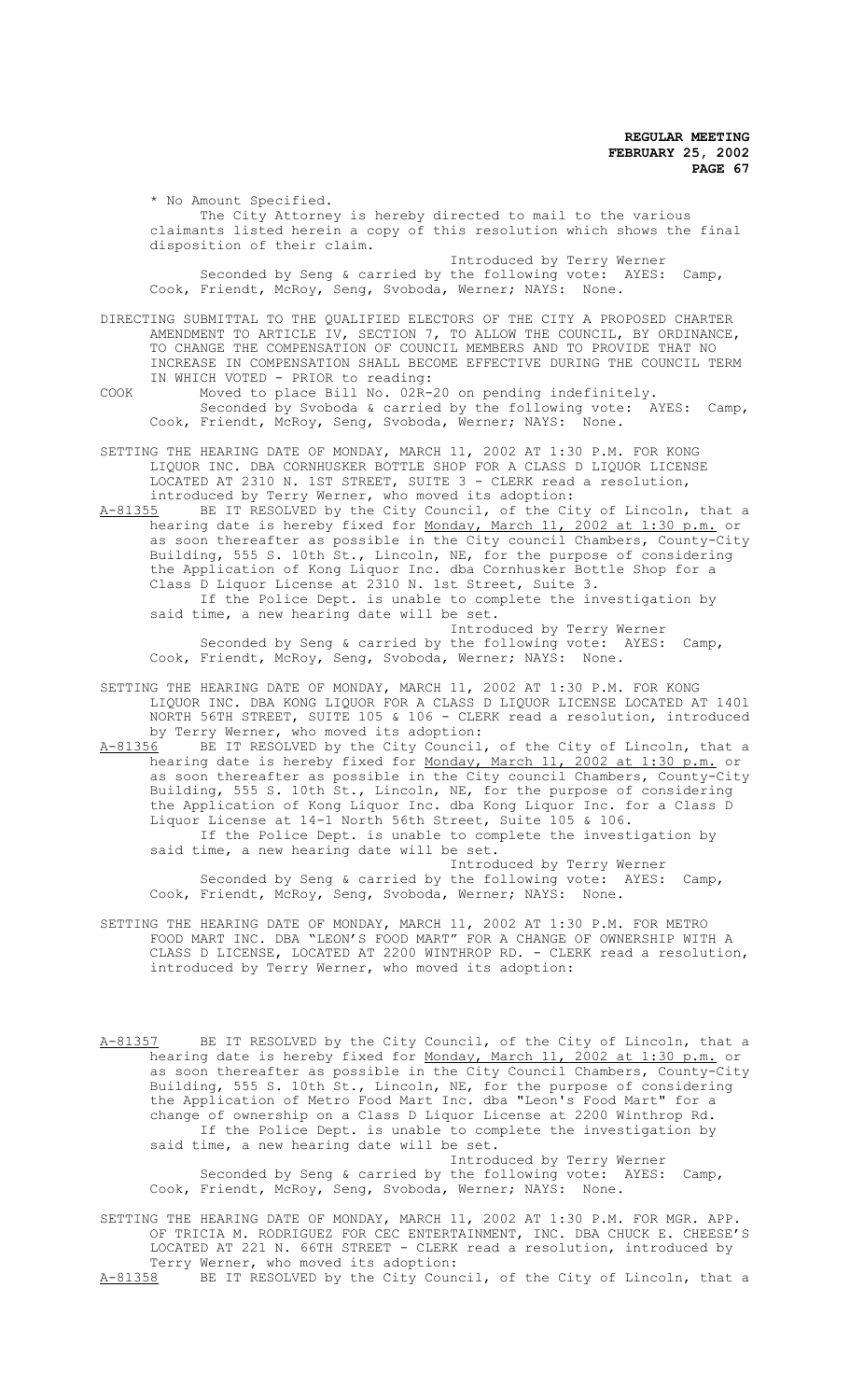hearing date is hereby fixed for <u>Monday, March 11, 2002 at 1:30 p.m.</u> or as soon thereafter as possible in the City Council Chambers, County-City Building, 555 S. 10th St., Lincoln, NE, for the purpose of considering the Manager Application of Tricia M. Rodriguez of CEC Entertainment, Inc. dba Chuck E. Cheese's located at 221 N. 66th Street.

If the Police Dept. is unable to complete the investigation by said time, a new hearing date will be set.

Introduced by Terry Werner Seconded by Seng & carried by the following vote: AYES: Camp, Cook, Friendt, McRoy, Seng, Svoboda, Werner; NAYS: None.

SETTING THE HEARING DATE OF MONDAY, MARCH 18, 2002 AT 1:30 P.M. FOR MGR. APP. OF JASON E. HOFFMAN FOR PRENSA LATINA INC. DBA "EL PUENTE" LOCATED AT 815 "O" STREET - CLERK read a resolution, introduced by Terry Werner, who moved its adoption:<br>A-81359 BE IT RESOLVED by

BE IT RESOLVED by the City Council, of the City of Lincoln, that a hearing date is hereby fixed for Monday, March 18, 2002 at 1:30 p.m. or as soon thereafter as possible in the City Council Chambers, County-City Building, 555 S. 10th St., Lincoln, NE, for the purpose of considering the Manager Application of Jason E. Hoffman of Prensa Latina Inc dba "El Puente" located at 815 "O" Street.

If the Police Dept. is unable to complete the investigation by said time, a new hearing date will be set.

Introduced by Terry Werner Seconded by Seng & carried by the following vote: AYES: Camp, Cook, Friendt, McRoy, Seng, Svoboda, Werner; NAYS: None.

#### **VOTED TO RECONSIDER 2/11/02**

SPECIAL PERMIT 1629D - APPLICATION OF WHITEHEAD OIL TO PERMIT A GROUND SIGN AT THE NORTHEAST CORNER OF SOUTH 27TH STREET & PORTER RIDGE ROAD (Adopted by Council on 2/4/02; A-81337) (2/11/02 - Motion by Werner to reconsider on 2/25/02 for action only) - CLERK read a resolution introduced by Coleen Seng, Terry Werner moved its adoption:

Seconded by Cook & **LOST** by the following vote: AYES: Svoboda; NAYS: Camp, Cook, Friendt, McRoy, Seng, Werner.

The resolution, having **LOST**, was assigned File **#38-4392** & was placed on file in the Office of the City Clerk.

#### **PETITIONS & COMMUNICATIONS**

REPORT OF UNL MICROBIOLOGIST OF WATER TESTING DONE IN THE MONTH OF JANUARY, 2002 - CLERK presented said report which was placed on file in the Office of the City Clerk. **(35-01)**

CHANGE OF ZONE 3358 - APP. OF ROBERT STEPHENS FOR A CHANGE OF ZONE FROM H-4 to I-1 ON PROPERTY LOCATED AT SW 6TH and WEST "A" STREETS - CLERK presented said petition which was referred to the Planning Dept.

#### **REPORTS OF CITY OFFICERS**

CLERK'S LETTER & MAYOR'S APPROVAL OF RESOLUTIONS PASSED ON FEB. 4, 2002 - CLERK presented said report which was placed on file in the Office of the City Clerk.

CLERK'S LETTER & MAYOR'S APPROVAL OF RESOLUTIONS & ORDINANCES PASSED ON FEB. 11, 2002 - CLERK presented said report which was placed on file in the Office of the City Clerk.

INVESTMENT OF FUNDS FOR FEBRUARY 11 - FEBRUARY 15, 2002 - CLERK read the following resolution, introduced by Terry Werner, who moved its

adoption:<br><u>A-81360</u> BE BE IT HEREBY RESOLVED BY THE CITY COUNCIL of the City of Lincoln, Nebraska:

That the attached list of investments be confirmed and approved,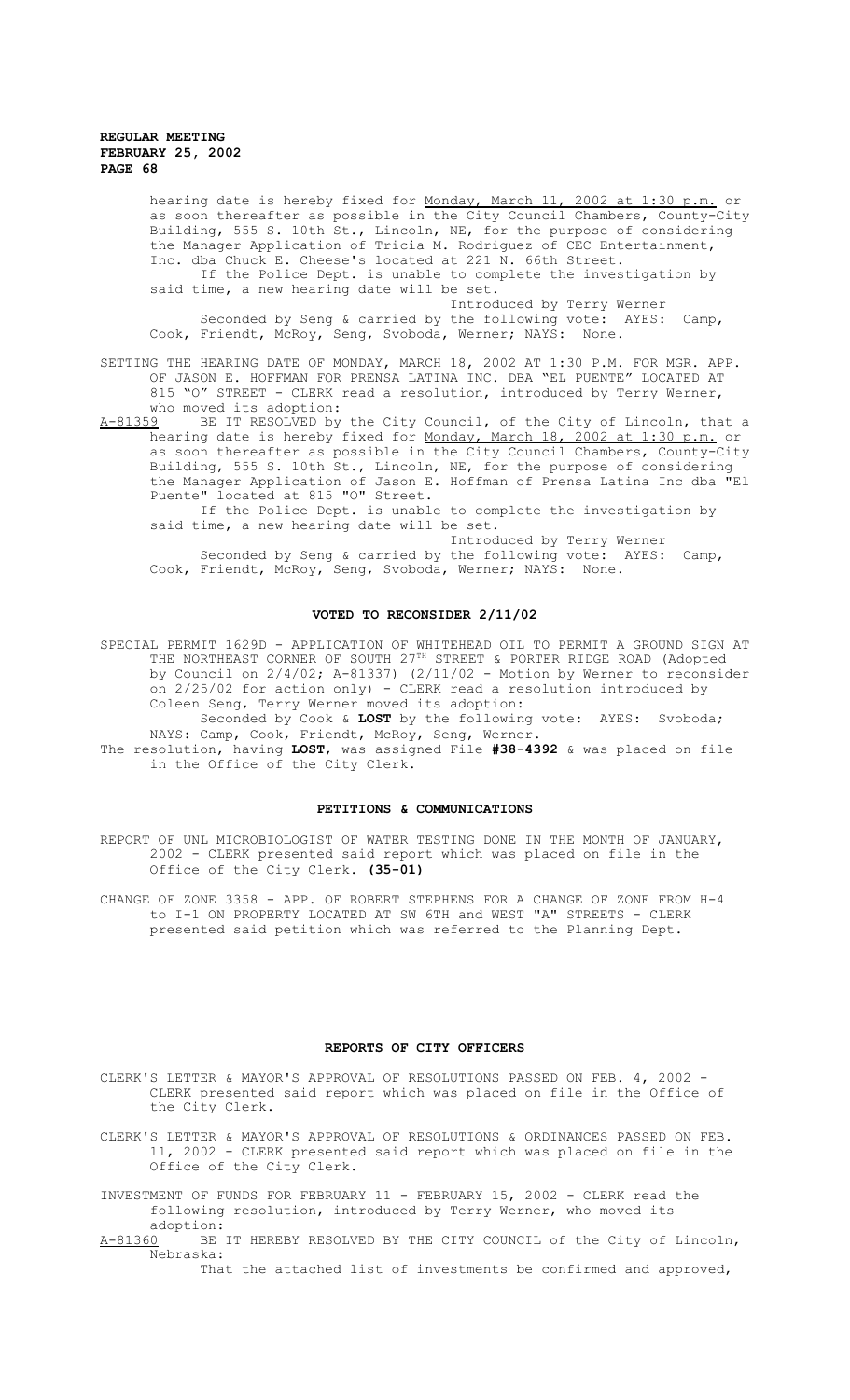and the City Treasurer is hereby directed to hold said investments until maturity unless otherwise directed by the City Council. (Investments for February 11 - February 15, 2002.)

Introduced by Terry Werner Seconded by Seng & carried by the following vote: AYES: Camp, Cook, Friendt, McRoy, Seng, Svoboda, Werner; NAYS: None.

INVESTMENT OF FUNDS FOR FEBRUARY 4 - FEBRUARY 8, 2002 - CLERK read the following resolution, introduced by Terry Werner, who moved its adoption:

A-81361 BE IT HEREBY RESOLVED BY THE CITY COUNCIL of the City of Lincoln, Nebraska: That the attached list of investments be confirmed and approved,

and the City Treasurer is hereby directed to hold said investments until maturity unless otherwise directed by the City Council. (Investments for February 4 - February 8, 2002.)

Introduced by Terry Werner Seconded by Seng & carried by the following vote: AYES: Camp, Cook, Friendt, McRoy, Seng, Svoboda, Werner; NAYS: None.

- REPORT FROM CITY TREASURER OF TELECOMM. OCC. TAX FOR THE MONTH OF JANUARY, 2002: Nextel West Corp., Primus Telecommunications, Inc., Vartec Telecom, Inc. Global Crossing Telecommunications, Inc., Teligent Services, Inc., Touch America, Inc., Working Assets Funding Services, AT&T Communications of Midwest, Operator Communications, Inc., Qwest Communications Corp., Network Billings Systems, L.L.C., October & November, 2001: Amended reports of Globalcom, Inc.; for the month of January, 2002: D & D Communications, Inc. and One Call Communications, Inc. - CLERK presented said report which was placed on file in the Office of the City Clerk. **(20)**
- REPORT OF CITY OF LINCOLN COMPREHENSIVE ANNUAL FINANCIAL REPORT FOR THE FY ENDING AUG. 31, 2001 - CLERK presented said report which was placed on file in the Office of the City Clerk. **(3)**
- REPORT FROM CITY TREASURER OF MONTHLY CITY CASH REPORT FOR THE MONTH OF JANUARY 31, 2002 - CLERK presented said report which was placed on file in the Office of the City Clerk. **(5-21)**

#### **ORDINANCES - 1ST READING**

ADOPTING THE SUPPLEMENTS TO THE LINCOLN MUNICIPAL CODE DATED JUNE 2001 AND DECEMBER 2001 AS PART OF THE OFFICIAL LINCOLN MUNICIPAL CODE - CLERK read an ordinance, introduced by Terry Werner, adopting the supplements to the Lincoln Municipal Code dated June 2001 and December 2001 as part of the official Lincoln Municipal Code, the first time.

AMENDING CHAPTER 2.65 OF THE LINCOLN MUNICIPAL CODE RELATING TO THE POLICE AND FIRE PENSION PLAN - PLAN "B" TO PROVIDE FOR A ONE-TIME INCREASE TO POLICE AND FIRE PENSION RETIREES AND DEFERRED ANNUITANT RETIREES SCHEDULED TO RECEIVE A MONTHLY PENSION PAYMENT - PRIOR to reading:

CAMP Moved to place Bill No. 02-22 on pending. Seconded by Seng & carried by the following vote: AYES: Camp, Cook, Friendt, McRoy, Seng, Svoboda, Werner; NAYS: None.

- AMENDING CHAPTER 2.66 OF THE LINCOLN MUNICIPAL CODE RELATING TO THE POLICE AND FIRE PENSION PLAN - PLAN "C" TO PROVIDE FOR A ONE-TIME INCREASE TO POLICE AND FIRE PENSION RETIREES AND DEFERRED ANNUITANT RETIREES SCHEDULED TO RECEIVE A FUTURE MONTHLY PENSION PAYMENT - PRIOR to reading:
- CAMP Moved to place Bill No. 02-23 on pending. Seconded by Seng & carried by the following vote: AYES: Camp, Cook, Friendt, McRoy, Seng, Svoboda, Werner; NAYS: None.
- ACCEPTING STONEBRIDGE CREEK L.L.C.'S OFFER TO DEDICATE THE RIGHT-OF-WAY FOR ALVO ROAD LOCATED BETWEEN N. 14TH STREET AND ARBOR ROAD - CLERK read an ordinance, introduced by Terry Werner, accepting Stonebridge Creek L.L.C.'s offer to dedicate the right-of-way for Alvo Road located between N. 14th Street and Arbor Road, the first time.

VACATING THE NORTH 12 FEET OF WEST "E" STREET FROM THE EAST LINE OF FOLSOM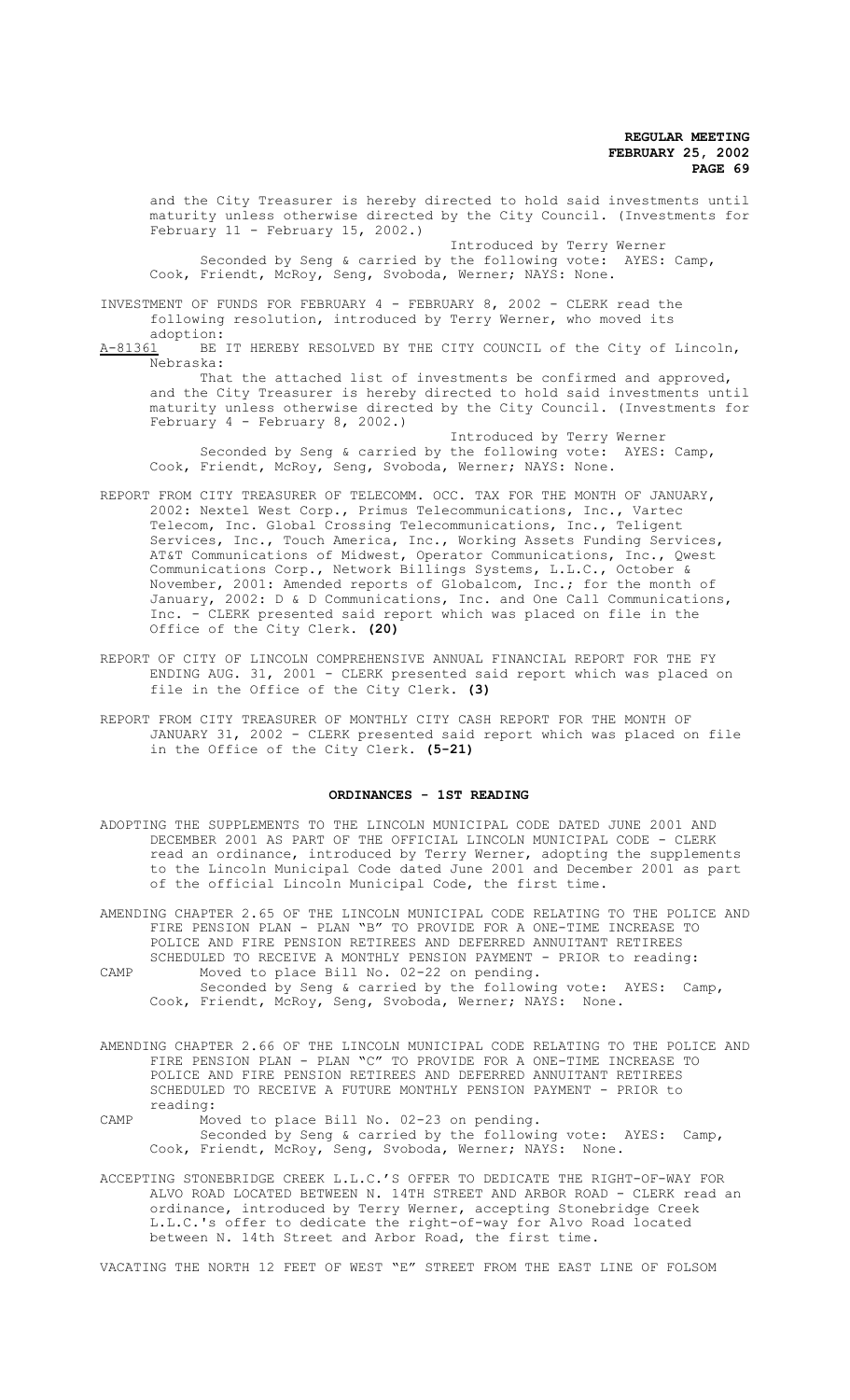STREET TO THE WEST LINE OF SW  $6^{TH}$  STREET, GENERALLY LOCATED AT SOUTH FOLSOM AND WEST "E" STREET - CLERK read an ordinance, introduced by Terry Werner, vacating the north 12 feet of West "E" Street from the east line of Folsom Street to the west line of SW 6th Street, generally located at South Folsom and West "E" Street, the first time.

# **ORDINANCES - 3RD READING**

AMENDING THE CORPORATE LIMITS OF THE CITY BY ANNEXING APPROXIMATELY 44.58 ACRES OF PROPERTY GENERALLY LOCATED AT SOUTH 80TH STREET MIDWAY BETWEEN PINE LAKE ROAD AND OLD CHENEY ROAD - CLERK read a resolution, introduced by Glenn Friendt, amending the corporation limits of the City by annexing approximately 44.58 acres of property generally located at South 80th Street midway between Pine Lake Road and Old Cheney Road, the third time.

FRIENDT Moved to pass the ordinance as read.

Seconded by Seng & carried by the following vote: AYES: Camp, Cook, Friendt, McRoy, Seng, Svoboda, Werner; NAYS: None. The ordinance, being numbered **17963,** is recorded in Ordinance Book 24, Page

CHANGE OF ZONE 3337 - APPLICATION OF PATRICK MOOBERRY FOR A CHANGE OF ZONE FROM AGR AGRICULTURAL RESIDENTIAL TO R-1 RESIDENTIAL AND R-3 RESIDENTIAL ON PROPERTY GENERALLY LOCATED AT SOUTH 80TH STREET BETWEEN PINE LAKE ROAD AND OLD CHENEY ROAD - CLERK read an ordinance, introduced by Jon Camp, for a Change of Zone 3337 - Application of Patrick Mooberry for a Change of Zone from AGR Agricultural Residential to R-1 Residential and R-3 Residential on property generally located at South 80th Street between Pine Lake Road and Old Cheney Road, the third time.

CAMP Moved to pass the ordinance as read. Seconded by Seng & carried by the following vote: AYES: Camp, Cook, Friendt, McRoy, Seng, Svoboda, Werner; NAYS: None. The ordinance, being numbered **17964**, is recorded in Ordinance Book 24, Page

CHANGE OF ZONE 3354 - APPLICATION OF ANTELOPE PARK NEIGHBORHOOD ASSOCIATION FOR A CHANGE OF ZONE FROM R-4 RESIDENTIAL AND P PUBLIC USE TO R-2 RESIDENTIAL ON PROPERTY GENERALLY LOCATED AT SOUTH 30TH STREET AND CABLE AVENUE - PRIOR to reading:<br>SVOBODA Moved to delay action

Moved to delay action on Bill 02-15 for 60 days. Seconded by Friendt & **LOST** by the following vote: AYES: Camp,

Friendt, Svoboda; NAYS: Cook, McRoy, Seng, Werner. CLERK Read an ordinance, introduced by Coleen Seng, for a Change of Zone 3354 - Application of Antelope Park Neighborhood Association for a Change of Zone from R-4 Residential and P Public Use to R-2 Residential on property generally located at South 30th Street and Cable Avenue, the third time.

SENG Moved to pass the ordinance as read. Seconded by Cook & carried by the following vote: AYES: Cook, McRoy, Seng, Werner; NAYS: Camp, Friendt, Svoboda. The ordinance, being numbered **17965**, is recorded in Ordinance Book 24, Page

VACATING WEST GREENFIELD STREET FROM N.W. 10TH STREET, NORTH 75 FEET, GENERALLY LOCATED NORTH OF N.W. 10TH STREET, EAST OF N.W. 12TH STREET - CLERK Read an ordinance, introduced by Coleen Seng, vacating West Greenfield Street from N.W. 10th Street, north 75 feet, generally located north of N.W. 10th Street, east of N.W. 12th Street, the third time.

SENG Moved to pass the ordinance as read. Seconded by Svoboda & carried by the following vote: AYES: Camp, Cook, Friendt, McRoy, Seng, Svoboda, Werner; NAYS: None. The ordinance, being numbered **17966**, is recorded in Ordinance Book 24, Page

CHANGE OF ZONE 3254 - AMENDING TITLE 27, ZONING ORDINANCE, OF THE LINCOLN MUNICIPAL CODE TO CLARIFY DEFINITIONS TO INCLUDE REVISED ELEVATIONS AND VERTICAL DATUM AND TO ADOPT A REVISED AIRPORT ZONING MAP - CLERK read an ordinance, introduced by Coleen Seng, for a change of zone 3254 amending Title 27, Zoning Ordinance, of the Lincoln Municipal Code to clarify definitions to include revised elevations and vertical datum and to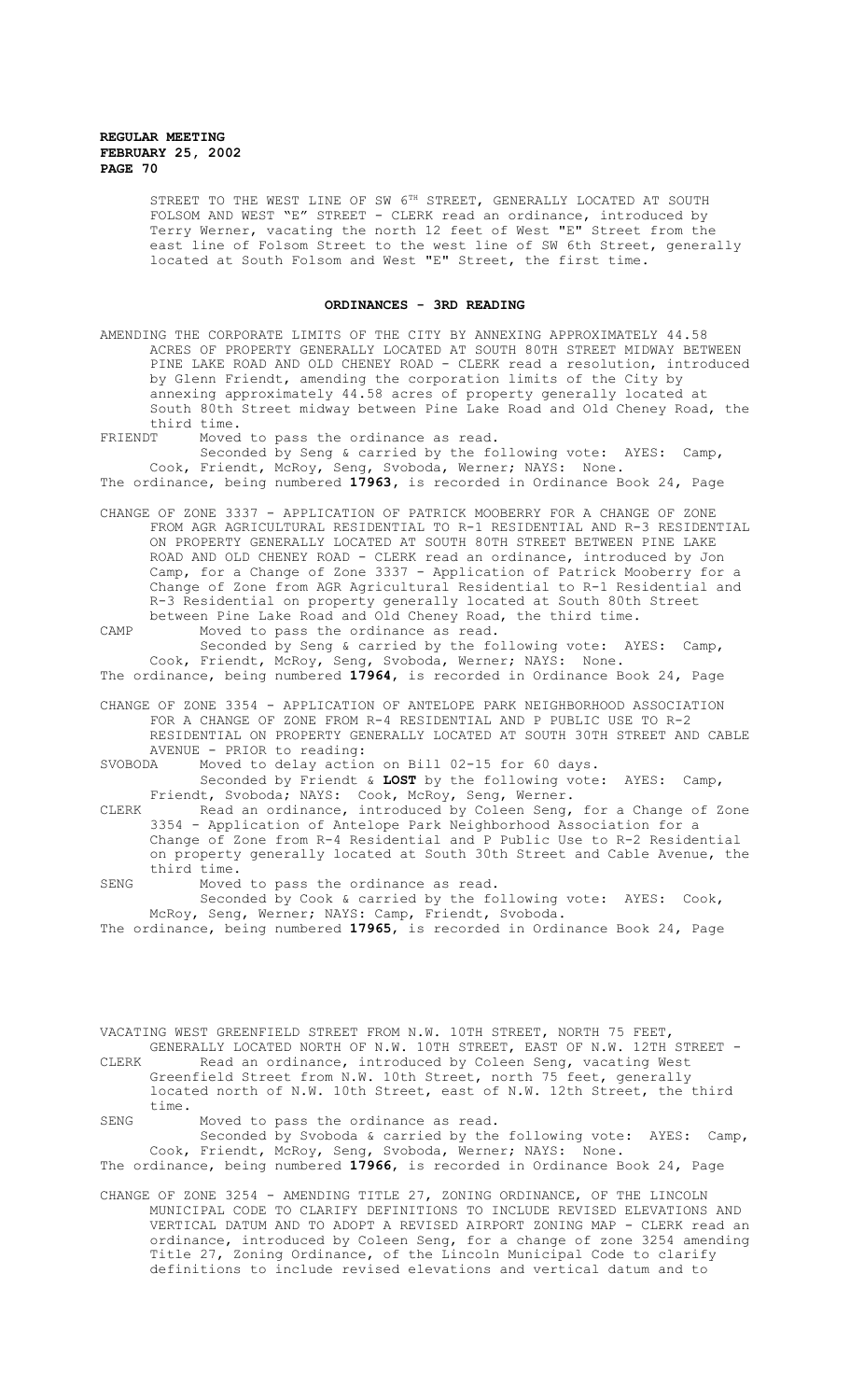adopt a revised Airport Zoning Map, the third time. SENG Moved to pass the ordinance as read. Seconded by Camp & carried by the following vote: AYES: Camp, Cook, Friendt, McRoy, Seng, Svoboda, Werner; NAYS: None. The ordinance, being numbered **17967**, is recorded in Ordinance Book 24, Page APPROVING A MULTI-YEAR AGREEMENT BETWEEN THE CITY AND NEBRASKA GAME & PARKS COMMISSION TO ASSIST WITH FUNDING THE HOLMES LAKE RENOVATION PROJECT - CLERK Read an ordinance, introduced by Coleen Seng, approving a multiyear agreement between the City and Nebraska Game & Parks Commission to assist with funding the Holmes Lake Renovation project, the third time. SENG Moved to pass the ordinance as read. Seconded by Svoboda & carried by the following vote: AYES: Camp, Cook, Friendt, McRoy, Seng, Svoboda, Werner; NAYS: None. The ordinance, being numbered **17968**, is recorded in Ordinance Book 24, Page AUTHORIZING AND PROVIDING FOR THE ISSUANCE, SALE, AND DELIVERY OF AN AMOUNT NOT TO EXCEED \$12,000,000.00 FOR THE ANTELOPE VALLEY PROJECT BONDS, SERIES 2002, FOR THE PURPOSE OF PAYING A PORTION OF THE COSTS OF DESIGN AND DEVELOPMENT OF THE ANTELOPE VALLEY PROJECT AS AUTHORIZED BY LB 657 - PRIOR to reading:<br>COOK Moved to ad Moved to add Emergency Clause as requested by Finance Director. Seconded by Werner & carried by the following vote: AYES: Camp, Cook, Friendt, McRoy, Seng, Svoboda, Werner; NAYS: None. CLERK Read an ordinance, introduced by Ken Svoboda, authorizing and providing for the issuance, sale and delivery of an amount not to exceed \$12,000,000.00 for the Antelope Valley Project Bonds, Series 2002, for the purpose of paying a portion of the costs of design and development of the Antelope Valley Project as Authorized by LB 657, the third time.<br>SVOBODA Moved to pass the ordinance as read. Moved to pass the ordinance as read. Seconded by Seng & carried by the following vote: AYES: Camp, Cook, Friendt, McRoy, Seng, Svoboda, Werner; NAYS: None. The ordinance, being numbered **17969**, is recorded in Ordinance Book 24, Page CHANGE OF ZONE 3349 - APPLICATION OF THE PLANNING DIRECTOR FOR A CHANGE OF ZONE FROM P PUBLIC USE TO R-4 RESIDENTIAL ON PROPERTY GENERALLY LOCATED AT 3023 ARLINGTON AVENUE, EAST OF THE INTERSECTION OF ARLINGTON AVENUE AND JEFFERSON AVENUE - CLERK read an ordinance, introduced by Coleen Seng, for a Change of Zone 3349 - Application of the Planning Director for a Change of Zone from P Public Use to R-4 Residential on property generally located at 3023 Arlington Avenue, east of the intersection of Arlington Avenue and Jefferson Avenue, the third time. SENG Moved to pass the ordinance as read. Seconded by Svoboda & **LOST** by the following vote: AYES: Camp, Friendt, Svoboda; NAYS: Cook, McRoy, Seng, Werner. The ordinance, having **LOST**, was assigned File **#38-4391** & was placed on file in the Office of the City Clerk.

### **MISCELLANEOUS BUSINESS**

#### **PENDING LIST -**

CAMP Moved to extend the Pending List to March 4, 2002. Seconded by Seng & carried by the following vote: AYES: Camp, Cook, Friendt, McRoy, Seng, Svoboda, Werner; NAYS: None.

CAMP Moved to approve the resolutions to have Public Hearing on March 4, 2002. Seconded by Seng & carried by the following vote: AYES: Camp, Cook, Friendt, McRoy, Seng, Svoboda, Werner; NAYS: None.

# **ADJOURNMENT**

**10:50 p.m.**